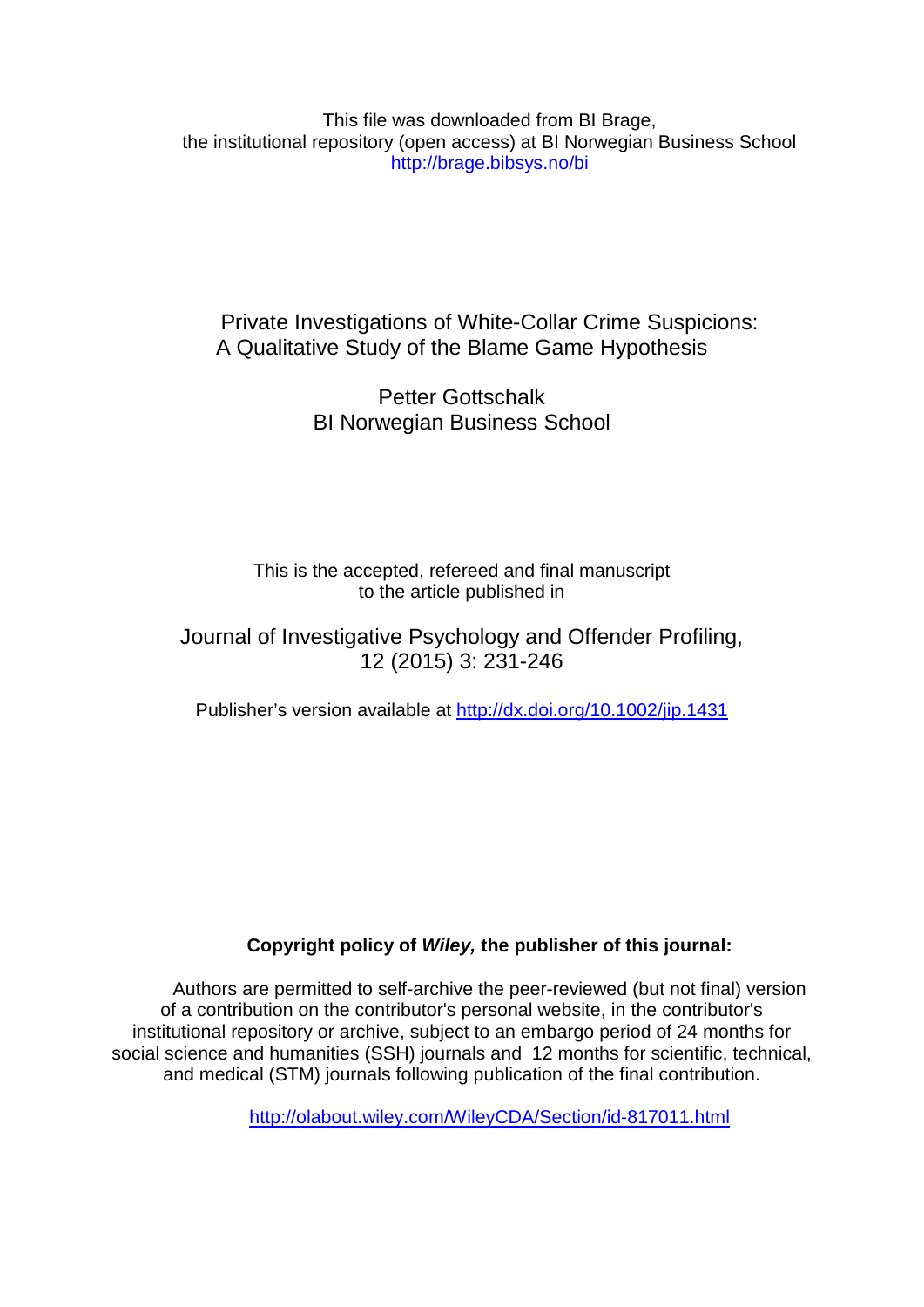# **Private Investigations of White-Collar Crime Suspicions: A Qualitative Study of the Blame Game Hypothesis**

Petter Gottschalk BI Norwegian Business School Nydalsveien 37 0484 Oslo Norway petter.gottschalk@bi.no +4746410716

#### ABSTRACT

The activity of private investigations by fraud examiners is a business of lawyers, auditors and other professionals who investigate suspicions of financial crime by white-collar criminals. This article presents results from an empirical study of investigation reports. The available sample consists of 28 reports written mostly by auditing firms such as Deloitte, Ernst & Young and PwC. The blame game can occurs at two stages in a private investigation. First, the mandate formulated by a client may point investigators in a specific direction. Next, investigators sometimes suffer from a tunnel view of predetermined opinions. In the sample of 28 investigations reports, more than half of them involve potential blame game victims.

*Keywords*: Financial crime; fraud examination; empirical study; blame game; private investigations; white-collar criminals.

#### BIOGRAPHY

Petter Gottschalk is Professor of Information Systems and Knowledge Management in the Department of Leadership and Organizational Behavior at BI Norwegian Business School, Oslo, Norway. Dr. Gottschalk has published extensively on organized crime, financial crime and law enforcement. He has been CEO of several companies, including ABB Data Cables and Norwegian Computing Center. He was educated in Germany (MBA at Technische Universität Berlin), United States (Master of Science at Dartmouth and MIT), and UK (DBA at Henley and Brunel University).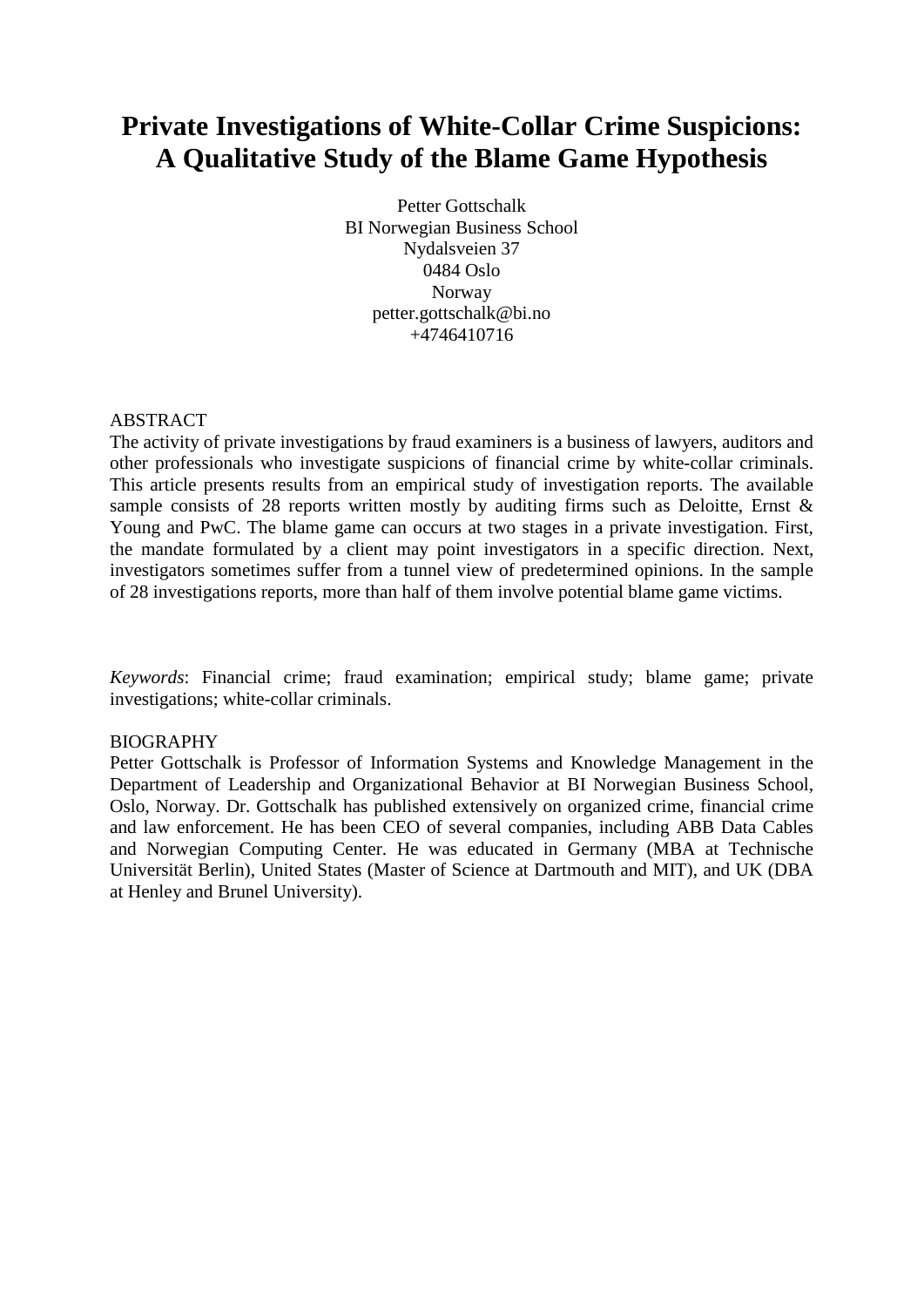# **Private Investigations of White-Collar Crime Suspicions: A Qualitative Study of the Blame Game Hypothesis**

# **Introduction**

Financial crime investigation is a growing business area for law firms, auditing firms, consulting firms and other professional services firms. Financial crime specialists in these firms are investigating suspicions of corruption, insider trading, embezzlement, tax evasion and other kinds of financial crime. Their clients are organizations wanting to investigate facts, causes and responsibilities for incidents, negative events and general misconduct. Financial crime specialists apply intelligence, investigation, examination, analysis and hypotheses to establish facts and causes. They perform fact findings, causality studies, change studies and suspect identifications (Machen and Richards, 2004; Morgan and Nix, 2003; Wells, 2003).

The purpose of this article is to present results from an exploratory study of private investigations by fraud examiners in Norway. Specifically, the purpose of this article is to present results from a study of investigation reports produced by law firms, auditing firms and other firms for clients in both the private and public sector to evaluate the blame game hypothesis (Eberly et al., 2011; Lee and Robinson, 2000; Shepherd et al., 2011).

This research is important, as the business of private investigations is both challenging to and supportive of police work. It is challenging to police work, as evidence can be harmed and prosecution of criminal offences can be carried out by private actors rather than public authorities. A private investigator can potentially challenge the rule of law by taking on all three roles of police investigator, public prosecutor, and court judge. In this perspective, there is a danger of privatization of crime settlement between the community and the criminal.

On the other hand, private investigations can support police work by confirming or disconfirming suspicions of financial crime. Private and public organizations pay the bills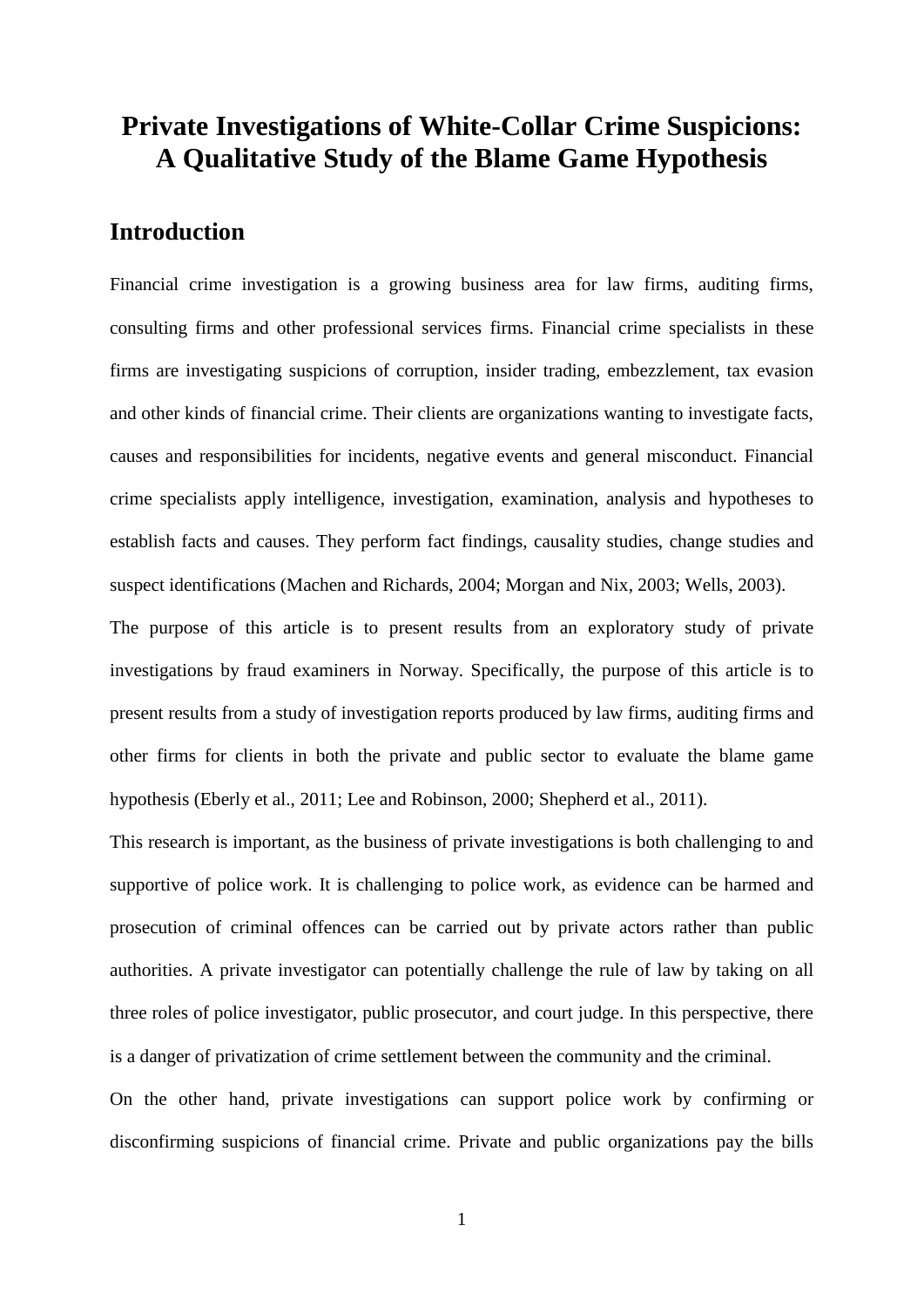from professional service firms to establish the facts. Police work is thus supported both in terms of evidence collection and resource allocation.

The blame game hypothesis argues that the main threat to justice from private investigations lies in: i) the blame game occurring when the client – who pays for the work – points the investigator in a specific direction, and ii) the blame game occurring when the investigator only has one hypothesis about causality for a negative event.

#### **White-Collar Criminals**

A white-collar criminal is typically a member of the privileged socioeconomic class in society (Sutherland, 1940, 1949), who behaves illegally (Hansen, 2009) in non-violent acts committed for financial gain (Brightman, 2009; Bucy et al., 2009). The criminal is a person of respectability, who commits crime in a professional setting, where criminal activities are concealed and disguised in organizational work (Benson and Simpson, 2009; Bookman, 2009) by law-abiding behavior (Abadinsky, 2007). The criminal has power and influence (Kempa, 2010; Podgor, 2009), and enjoys trust from others in privileged networks (Pickett and Pickett, 2002).

Furthermore, the criminal is usually independent and irresponsible, dishonest and antisocial (Collins and Schmidt, 1993; Listwan et al., 2010), and lacks integrity and social conscience (Price and Norris, 2009). The offender is likely to exhibit narcissistic behavior (McKay et al., 2010; Ouimet, 2009, 2010) and psychopathic traits (Ragatz et al., 2012). The criminal belongs to the elite and is often wealthy and higher educated (Heath, 2008). The criminal may be subject to strain (Langton and Piquero, 2007; Piquero et al., 2010) and have low self-control (Gottfredsson and Hirschi, 1990). The offender has legitimate access to the location in which the crime is committed, and the offender's actions have a superficial appearance of legitimacy (Benson and Simpson, 2009).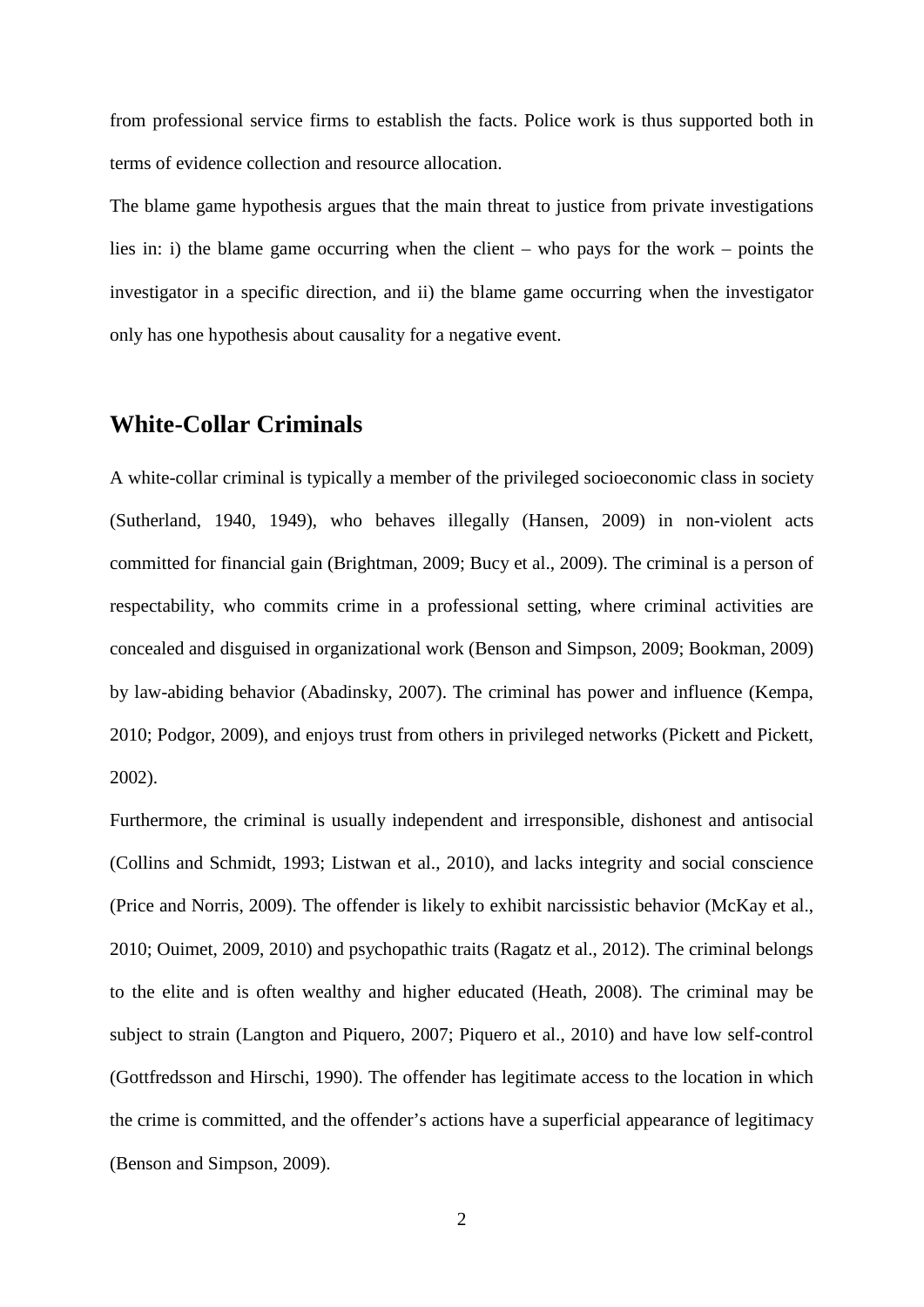Finally, the white-collar criminal does not consider own actions as crime (Dhami, 2007; Siponen and Vance, 2010) and has no guilt feeling (Stadler and Benson, 2012). When the criminal is detected, often media coverage follows. The criminal has resources to hire a top white-collar attorney (Weissmann and Block, 2010). White-collar criminals are sentenced differently and possibly milder than street criminals (Maddan et al., 2012; Schoepfer et al., 2007; Stadler et al., 2013), and there is a substantial gender gap (Robb, 2006; Simpson et al., 2012; Steffensmeier et al., 2013).

# **Private Fraud Investigations**

When an organization wants to investigate facts, causes and responsibilities for an event, where there is suspicion of white-collar crime, the investigation can be carried out by fraud examiners. A private investigation can comprise elements of intelligence work, detective work and analytic work, as we know it from police work. Characteristics that can be attributed to private investigations include a serious and unusual event, an extra-ordinary examination to find out what happened or why it did not happen, develop explanations, and suggest actions towards individuals and changes in systems and practices.

Fraud examination as intelligence is systematic and goal-oriented collection of data, which is transformed and processed according to a determined approach to uncover suspects' capacities, dispositions and purpose, so as to improve disclosure and clarification. Risk-based techniques can be applied to get an overview of departments, groups and individuals, and how they act. Intelligence can also be defined as the result of the collection and assessment of information about potential fraud and potential suspects by default, to evaluate and draw conclusions about the risk situation, point out potential problems and identify potential criminal activity with the intent to pursue the matter.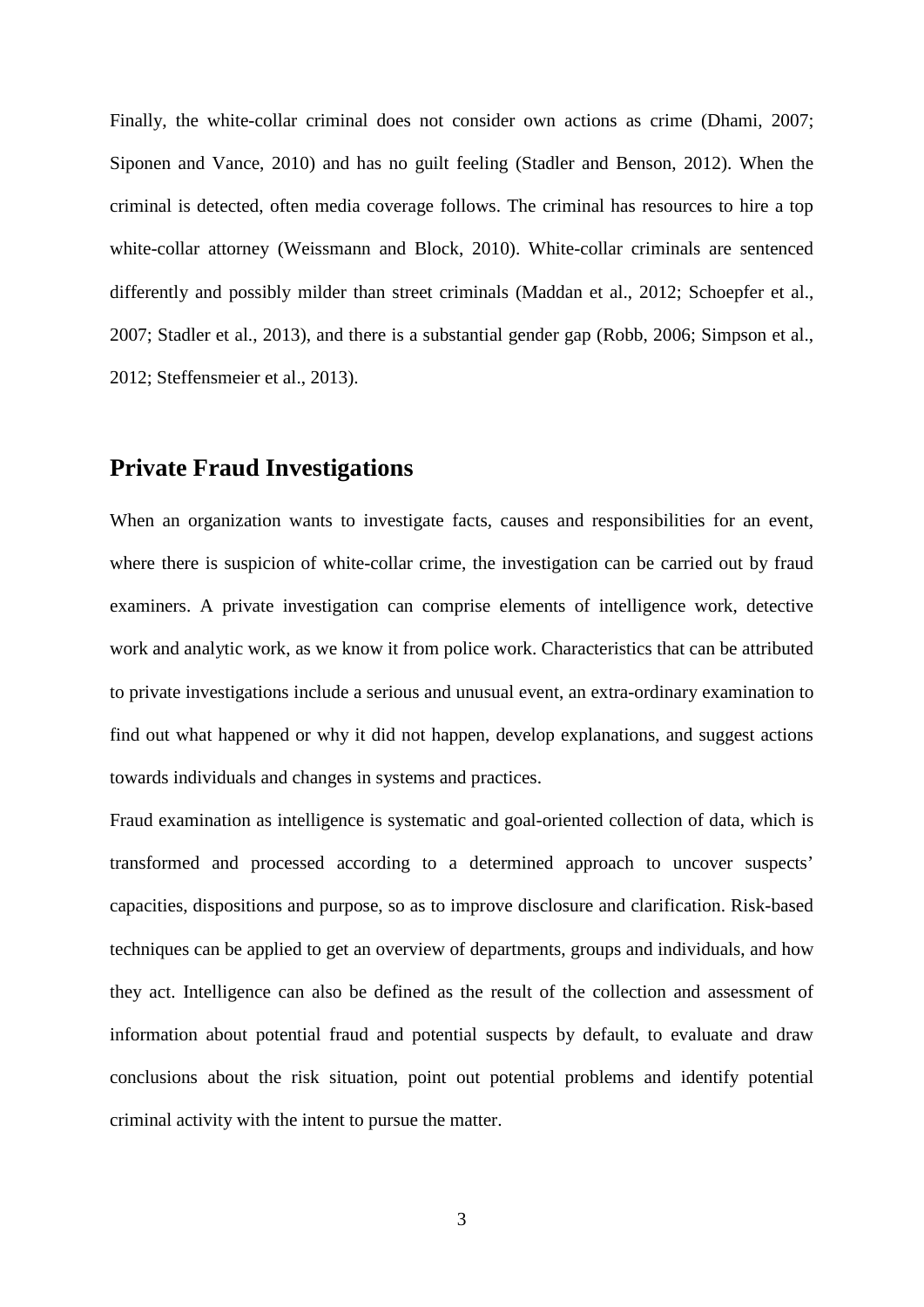Fraud examination as investigation is targeted at collection of information to confirm or disconfirm an action or omission of action, and work to prove both guilt and innocence. Fraud examiners need to prepare evidence and documents so that they appropriately can serve as a basis for managerial assessment of the case. Investigation is about to seek, to collect, and to secure evidence that substantiates the merits in its true context, so that the accused's or suspect's guilt as well as innocence is evaluated.

Fraud examination as analysis is the process of breaking down a complex topic or subject to smaller parts to improve understanding and insight. Analysis means to create meaning out of data by processing, interpreting, reorganizing and seeking a structure from the gathered material. To analyze is to ask questions; what, where, how, who, when, which and why. What has happened? Where did it happen? How has it happened? Who may have done what? When did it happen? Which sequence of events is most likely? Why did it happen? How can such events be prevented in the future?

# **Need for Private Investigations**

Recent years have seen an increasing use of investigation in terms of the assessment of financial irregularities. This inquiry form – which primarily takes place in public and private companies – aims to uncover failing internal controls and any financial irregularities such as corruption, embezzlement, tax evasion and other forms of economic crime. Such is investigations are sometimes conducted as part of the ordinary or extraordinary audit, or as separate studies conducted by private law firms, accounting firms, consulting firms or other kinds of professional services firms. The investigation examines internal affairs of a business or relationships between entities. The results of an investigation are presented in an examination report. An examination report's purpose is to help shed light and insight into a complex matter, which is controversial in some ways.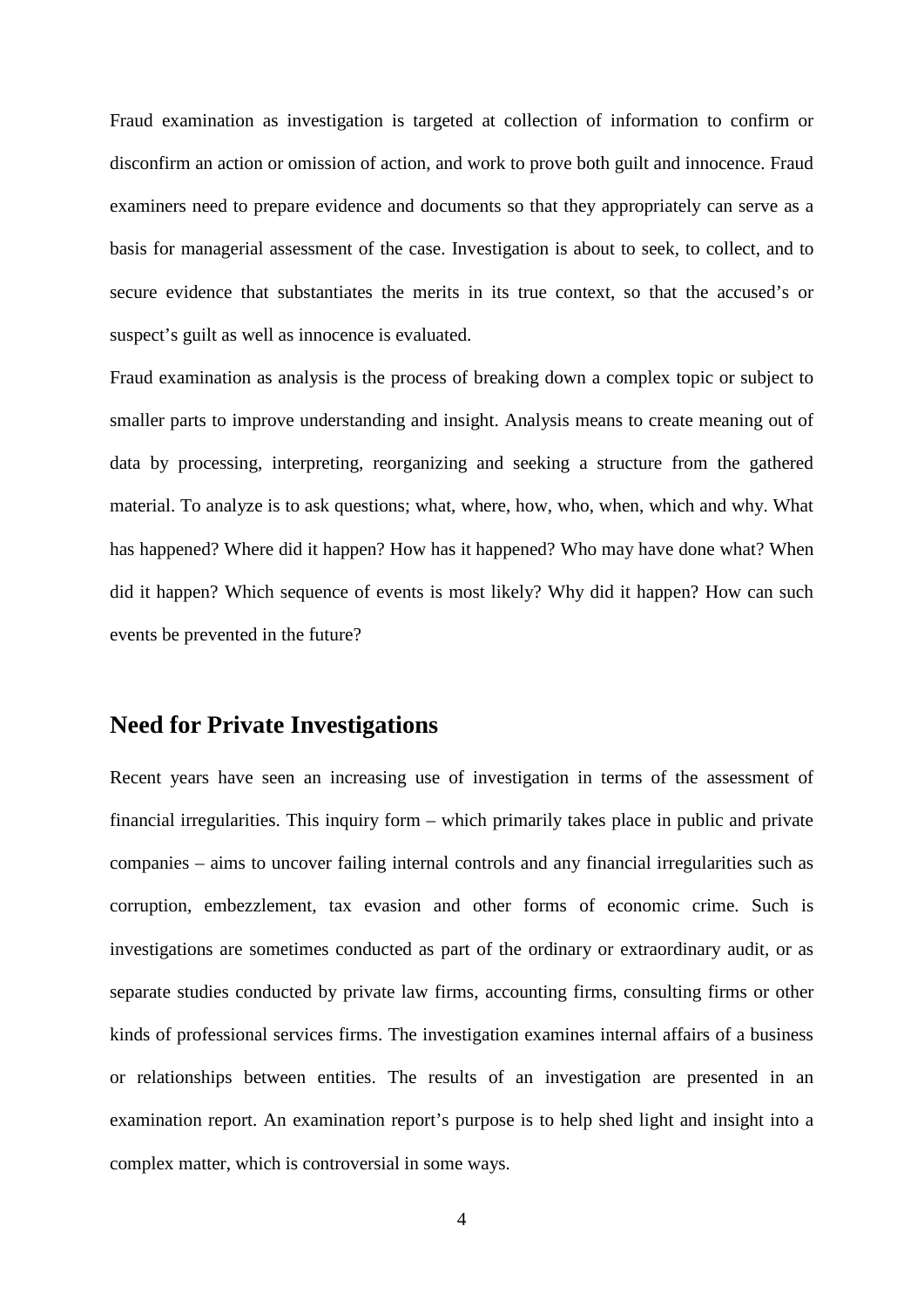Most businesses experience from time to time incidents and negative events. Normally such incidents are handled by internally checking what might have happened, then try to establish the facts, before measures are taken to correct the situation. In some cases, however, organizations find that there is a need to hire third parties to carry out inquiries, for example because special expertise is required or complete independence has to be secured. The client gets in contact with external resources that are known and recommended. A mandate for the examination is developed, which describes what events the client wants to get examined, what questions the client wants to get answered, what reviews the client want to be made, and what hypotheses the client wants to get tested. The mandate defines a time limit applicable to the conduct of the mission. In addition, a budget is agreed upon between client and examiner, especially when there is an external fraud examiner hired by a client organization.

Wells (2003) argued that formal education in the fraud examination field is new and limited, and Anders (2006) suggests that certified fraud examiners should provide free resources to general public. Certification of fraud examiners was created in response to the demand for expertise in fraud prevention and detection (Morgan and Nix, 2003). Fraud examiners in the US can have varying backgrounds. It is not only lawyers, auditors and consultants who work as private investigators. Sociologists and criminologists can also take on tasks as detectives. Examples are mentioned by Kennedy (2013), who writes about forensic sociology and criminology. Fraud examiners provide a broad range of services to businesses and governmental agencies as either employees or independent consultants (ACFE, 2008). A fraud examiner may assist in a fraud investigation by procuring evidence, taking statements, and writing reports (Machen and Richards, 2004).Within the broad category of fraud examiners are forensic accountants who specialize in a unique brand of accounting that departs from the traditional methods employed in the accounting field (Machen and Richards, 2004).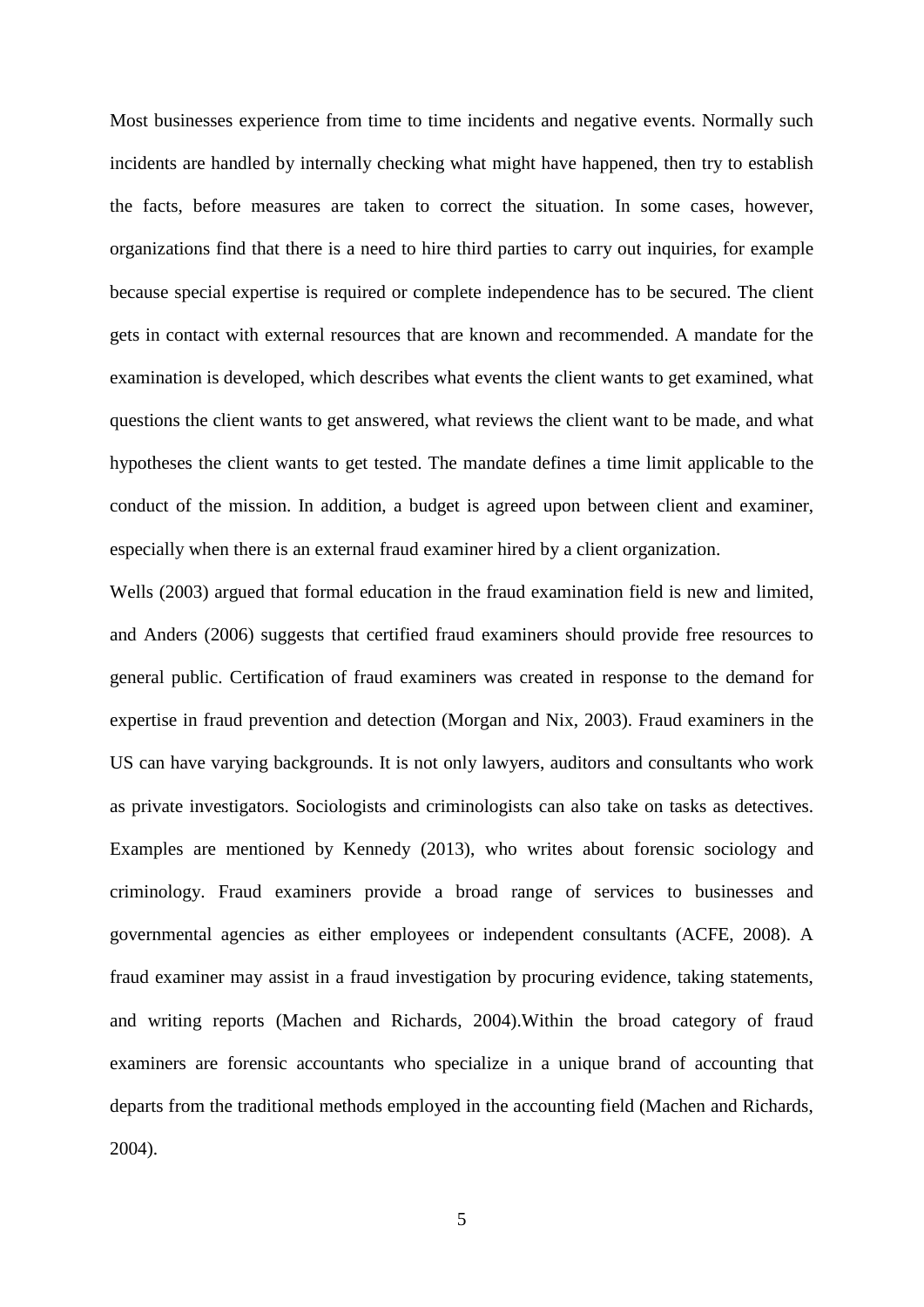# **Blame Game Hypothesis**

The market for private financial crime investigations by fraud examiners has grown in Norway in recent years. Several reasons can be found for this growth. First, compliance by business organizations has become an important issue, especially for corporations trading their stocks on stock exchanges both domestically and abroad. Detecting and preventing financial crime has thus become critical. Second, suspicions of financial crime generally and white-collar crime in particular will harm business reputation, making it imperative to find out what actually happened. Third, Norwegian police does often not have the capacity and competence to investigate complicated business irregularities. Fourth, corporate social responsibility has become an issue on the board agenda in many organizations, where ethical guidelines, anti-bribery activities and other crime-related topics are of increasing importance. Finally, innocent yet suspected individuals, especially when exposed in the media, deserve a fair investigation to prove their innocence.

However, the blame game hypothesis suggests that suspected individuals do not necessarily become subject to a fair investigation by private examiners and financial crime specialists. In police investigations, it is equally important to prove innocence as to prove guilt. In the charter for Norwegian criminal investigations, it is stated that police officers should put just as much effort into proving innocence as into proving guilt. Even when victims and others expect public prosecution, only individuals where police investigations have found sufficient evidence, will be prosecuted in court.

This may be different in private investigations. Financial crime specialists claim to have found the facts and the responsible person(s) for a negative event or incident. They may not have practiced an open mind. They may have been pointed in a specific direction by the client, and they may have only one lead which was to be verified in the investigation. The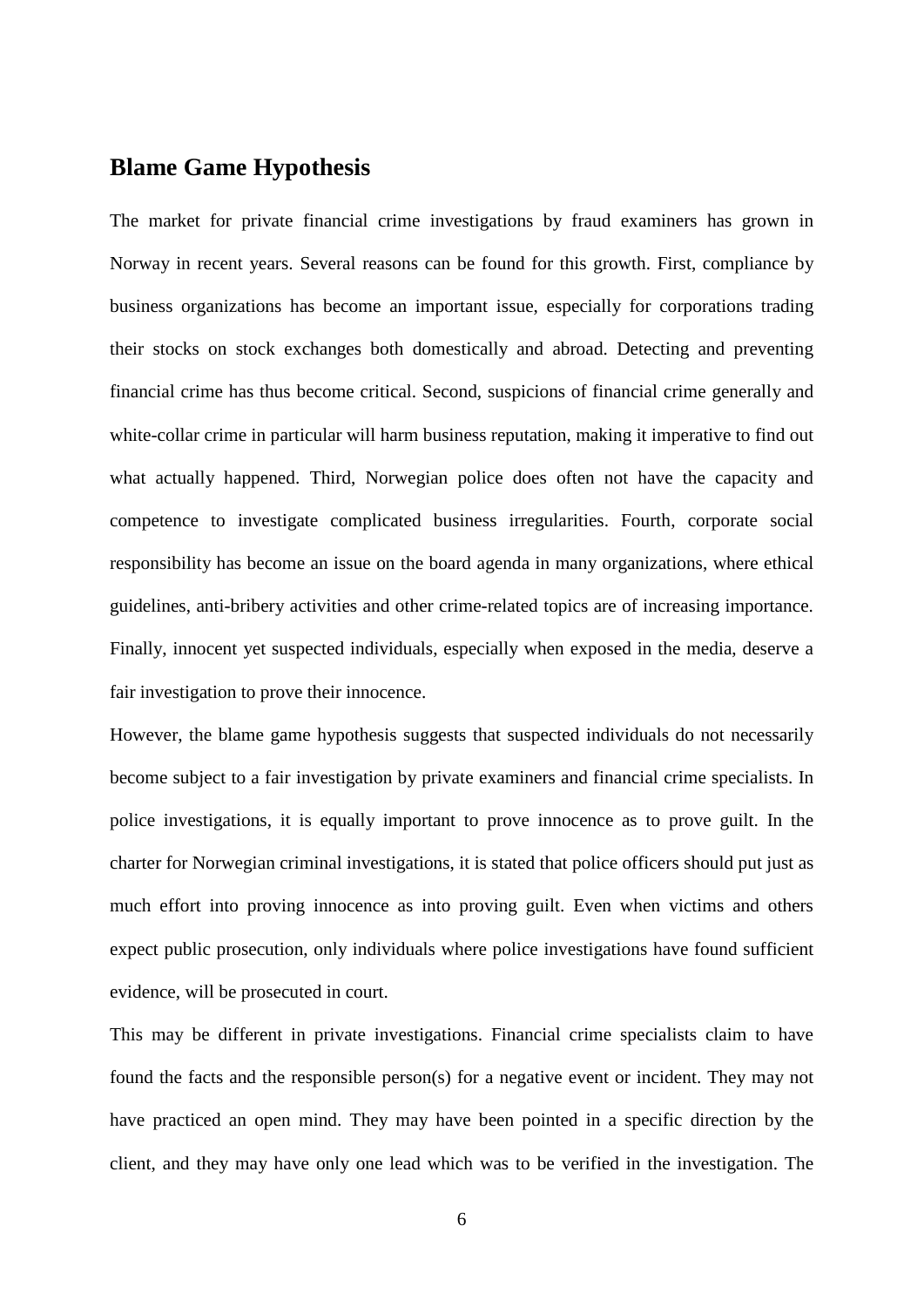client pays sometimes for a desired result. The client defines a mandate, and the investigation has to be carried out according to the mandate. To make a contribution in the investigation report, investigators have to describe some findings related to facts and causes.

There are two steps of looking for causal explanations in private investigations. The first step is concerned with the mandate, where investigative focus is defined. The second step is concerned with findings, where potential suspects are identified. Often, it can be perceived as a blame game by individuals who are suspected of financial crime. Investigators are told by suspects: "You should not blame me for what happened!"

Research on organizational justice and social accounts focuses on how explanations of negative events are publicly communicated to others. Explanations affect outcomes such as trust in the organization, feelings of anger, dissatisfaction, frustration, and stress. Suspects find it unfear, especially when suspicions develop into more or less grounded accusations. Of course, this can happen in police investigations as well.

Lack of causal accounts increase disapproval ratings of the harm done by placing the blame for harmful acts on others. For example, by attributing corruption to an executive in the organization as a rotten apple, the suspect will feel betrayed by other executives who, in his opinion, belong to the rotten apple basket.

External attributions place the cause of a negative event on external factors, absolving the account giver and investigation client from personal responsibility. However, unstable attributions suggest that the cause of the negative event is unlikely to persist over time, and as such mitigate the severity of the predicament. Uncontrollable attributions suggest that the cause of the event is not within the control of the attributor, further removing any blame or responsibility for the unjust act from the account giver (Lee and Robinson, 2000).

The reasons for private investigations include lack of facts and lack of accountability. Nobody will blame oneself for the negative event. The account giver, the private investigator, absolves

7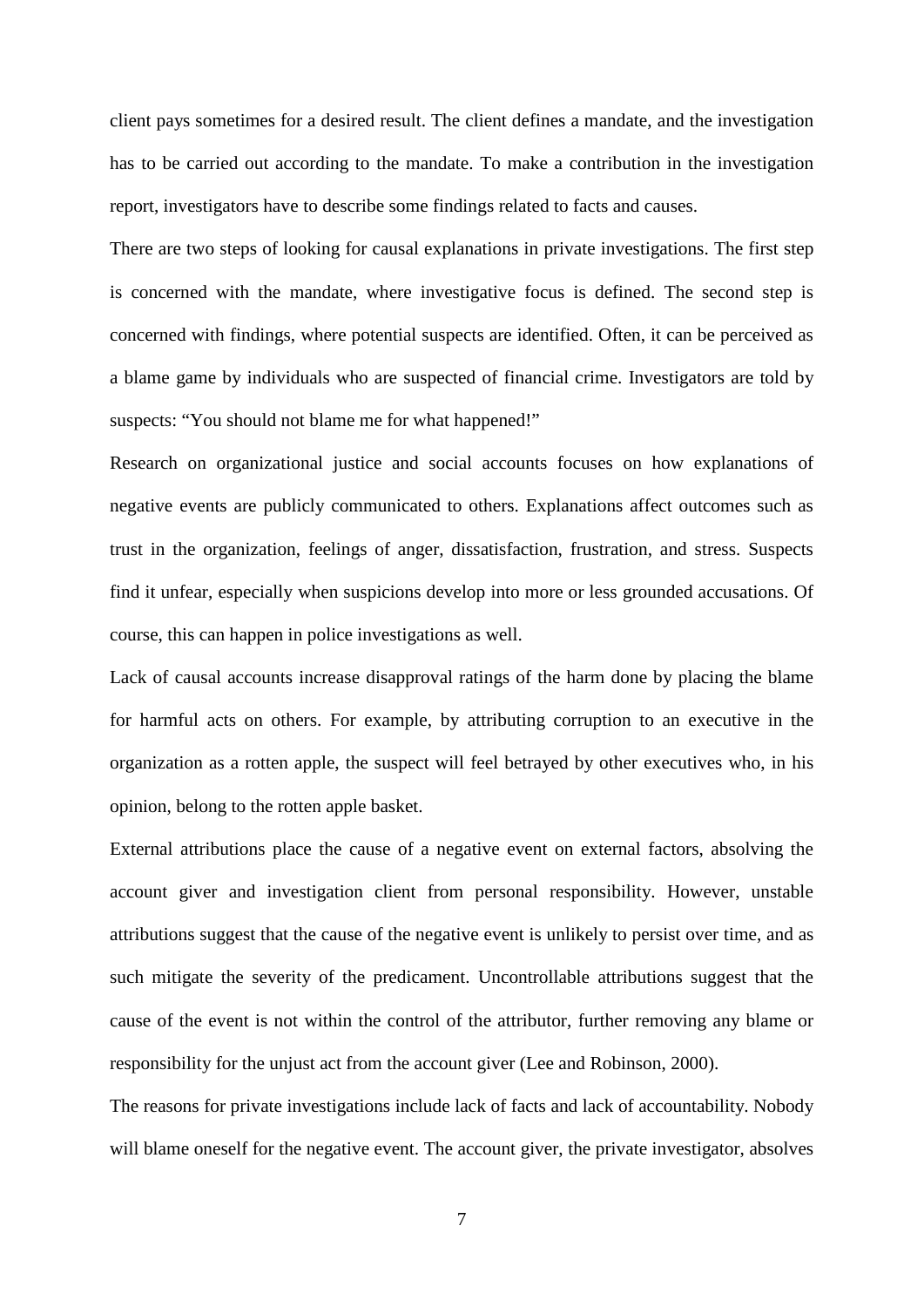others from the blame and responsibility for the negative event. Even in cases of self-blame, investigations are required to ensure that the self-blame is justified. Self-blame is attributing a negative event to one's behavior or disposition (Lee and Robinson, 2000).

In a principal-agent perspective, attributions for negative events may deflect blame away from the real perpetrators. Investigators are motivated to assume power and to project control over causal relationships. This motivation to appear in control might lead the account giver to use internal and controllable attributions in their accounts. Such motivation might also lead the investigator to use controllable attributions in their accounts by deflecting blame. To blame others is simply attractive when a negative event has occurred.

The blame game includes not only internal and external attributions. Also relations can be blamed. Eberly et al. (2011) found that an employee does not solely blame her own abilities and skills for the negative event, nor does she attribute blame solely to her supervisor. Instead, she attributes the failure to the poor interaction she had with her supervisor – a feature of their relationship. Furthermore, the employee may blame being passed over a promotion on a lack of connections with key constituents in the organization or on low network centrality. In the blame game, relational attribution is problematic, as investigators will find it inconvenient to blame an individual as self in relation to other. Responsibility for a negative event is assigned to an individual or individuals, and not to a relationship or relationships.

Shepherd et al. (2011) argue that the building blocks of an informed culture are encouraging members to report errors and near misses; to apportion blame justly when something goes wrong; and to flexibly and swiftly learn by reconfiguring assumptions, frameworks, and actions. However, to protect themselves from criticism, executives and other individuals in an organization often engage in impression management that deflects blame to others.

The blame game can be explained in terms of negative events that are attributed to individuals who account givers would like to blame. People have a tendency to make sense of events by

8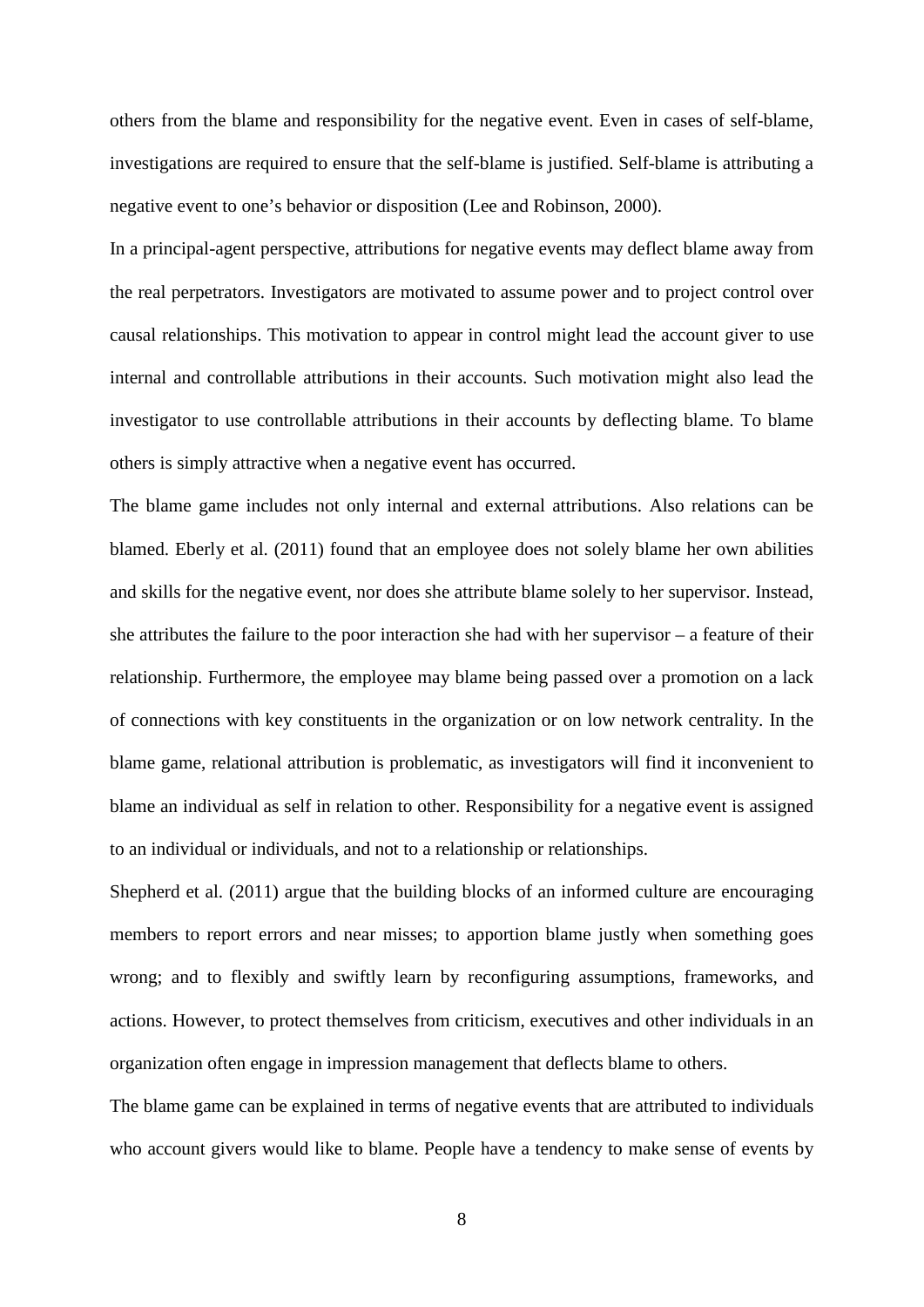acting as naïve psychologists. When confronted with events, people seek to determine their causes. For example, couples in marriages sometimes play the blame game by determining the other spouse as the cause. Causality in terms of cause-and-effect relationships seems easy to conclude when events occur.

The blame game hypothesis can be derived from attribution theory (Eberly et al., 2011) as well as behavioral decision making theory, which posits that decision makers are predictably biased by the interaction of the context and specific cognitive mechanisms (Hammond et al., 1998; Kahnemann, 2011). Behavioral decision making has identified an array of cognitive mechanisms that may disturb investigators' judgment. A bias can occur among private investigators based on client mandate and available resources in fraud investigations, where anchoring of suspicion can be misplaced. Furthermore, the primacy effect is a tendency for the first items presented in a series to be remembered better or more easily, while affirmation bias means to interpret information in a way consistent with existing beliefs. If the client has strong beliefs in one way or the other, this will manifest itself both in the mandate and in expectations. Similarly, the tunnel view sometimes experienced in police investigations imply that detectives go for the light at the end of the tunnel, rather than to look at what is outside the tunnel.

# **Research Method**

Private investigations in Norway are carried out by auditing firms such as BDO, Deloitte, Ernst & Young, KPMG, and PwC, as well as by law firms such as Kvale, Lynx and Wiersholm. Fraud examiners in these firms are typically trained as auditors, lawyers and police detectives. In a country of five million people, there are about one hundred partners and associates in these firms who have fraud investigations as their main occupation. In addition,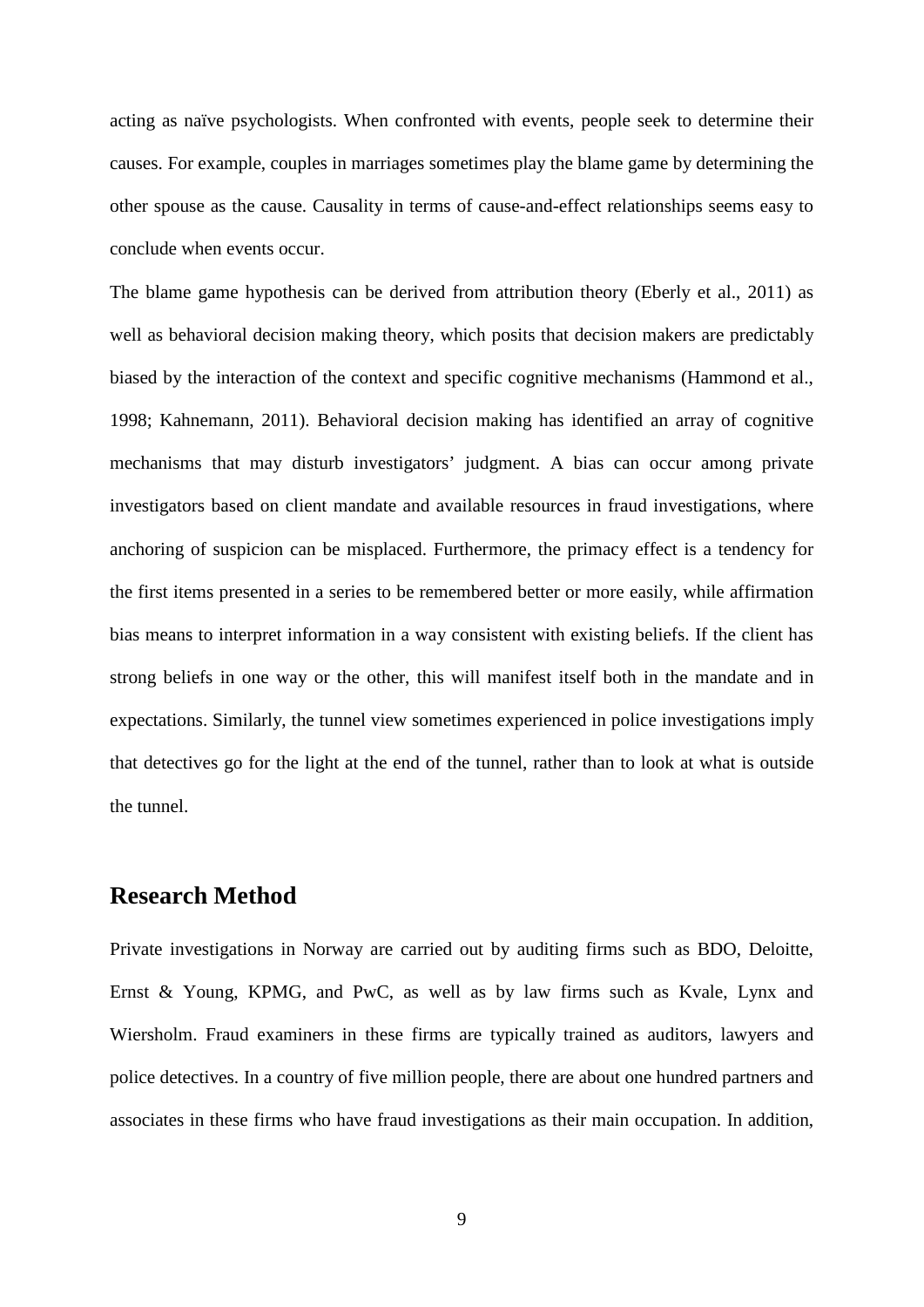larger banks, insurance firms, oil companies and other organizations have internal investigation departments.

This research is about criminal offences, not civil cases. An estimated ten private investigations become publicly known in Norway per year. Out of this number, the current research was able to obtain twenty-eight investigation reports from recent years. Access to most investigation reports was denied by the investigation contractor, the client, where typically the investigation took place. Based on the accessed investigation reports, this article attempts to identify some characteristics of investigation reports listed in Table 1.

First in Table 1, the case name is mentioned. Adecco is a business firm, Ahus is a public hospital, while Briskeby is a football stadium. Eckbo is a family foundation, Fadderbarna is a non-government organization for children care, Forsvaret is the Army, while Furuheim is a church foundation running homes for elderly. Next in the table, literature reference to investigation reports is listed, using the investigating firm as reference. Suspicion causing the investigation is listed in the next column. Finally, the number of pages in the investigation report is listed.

Making private investigation reports publicly known – as those listed in the table – serves a number of important purposes. Firstly, whistle-blowers receive the required recognition they deserve, and future whistle-blowers can observe that whistle-blowing matters. Next, published investigations can have a preventive effect on potential white-collar criminals and also make white-collar criminals terminate their criminal activities. Publishing enables practical focus and attention to morale and ethics, where it becomes visible what is acceptable and what is not. Publishing increases the extent of organizational transparency. Publishing enables learning by other organizations that could have ended up in the same situation. When corruption scandals such as the one involving global fertilizer Yara was in the media for weeks and months, the public expects to learn about the truth. Publication can generally lead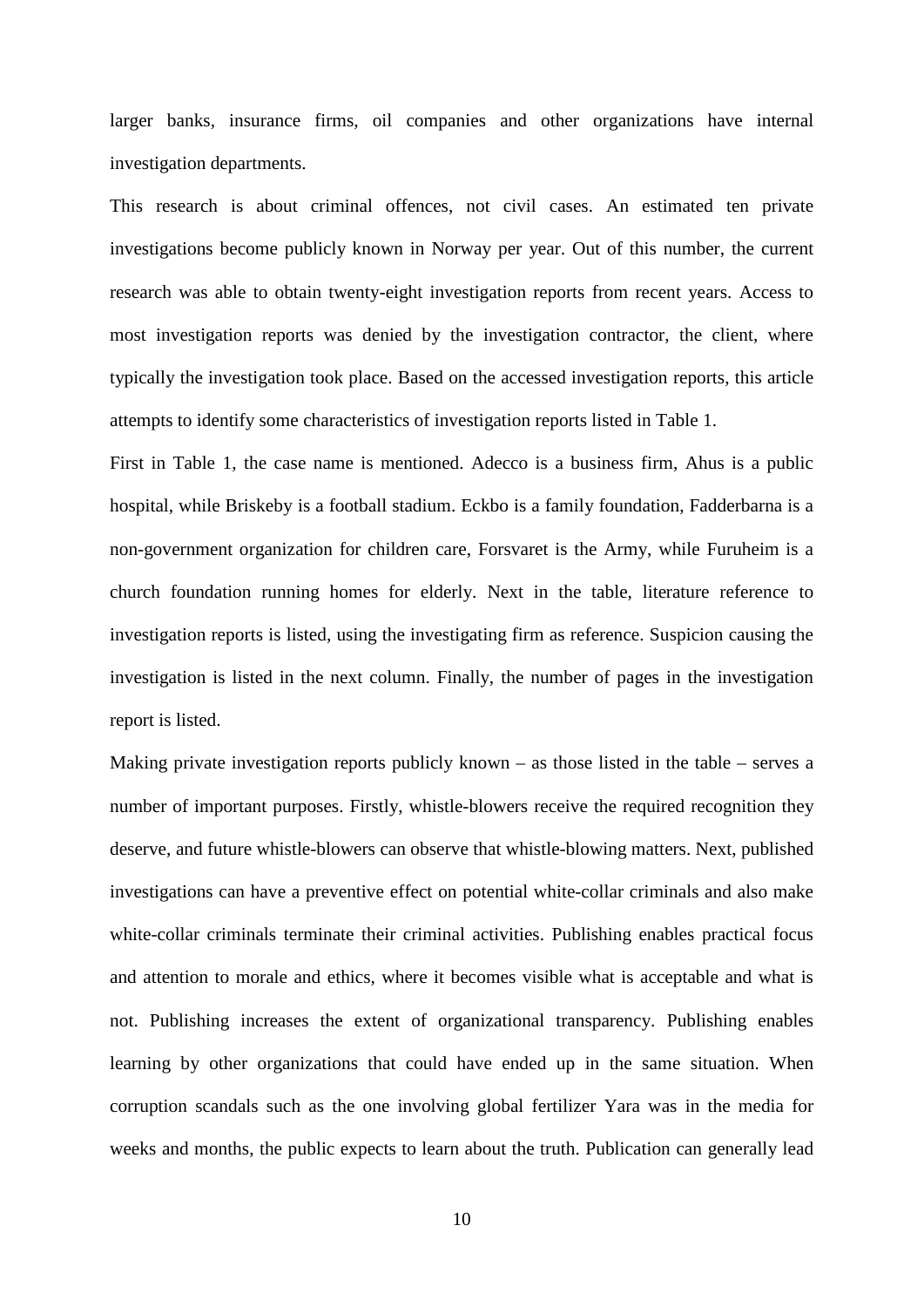to new insights about causes of financial crime, and thereby increase awareness among decision makers in society. Finally, available investigation reports can help improve teaching and research at universities. Despite all these good reasons, most private investigations by fraud examiners lead to secrecy of reports.

| #              | Case                                                | Investigator                             | <b>Suspicion</b>                                                                                    | <b>Pages</b> |
|----------------|-----------------------------------------------------|------------------------------------------|-----------------------------------------------------------------------------------------------------|--------------|
| $\mathbf{1}$   | Adecco<br>Nursing and cleaning<br>services business | Wiersholm (2011)<br>law firm             | Exploitation of work force in<br>nursing home in terms of low<br>wages and inhuman working<br>hours | 22           |
| $\overline{2}$ | Ahus<br>Public hospital                             | PwC (2013a)<br>auditing firm             | Buying expensive<br>geographical information<br>system services                                     | 15           |
| 3              | <b>Briskeby</b><br>Football stadium                 | Lynx $(2011)$ law<br>firm                | Over charging for<br>construction work at football<br>stadium                                       | 267          |
| $\overline{4}$ | Eckbo<br><b>Family foundation</b>                   | Dobrowen and<br>Klepp (2009) law<br>firm | Executives in ideal<br>foundation for personal gain                                                 | 119          |
| 5              | Fadderbarna<br>NGO for children                     | <b>BDO</b> (2011)<br>auditing firm       | <b>Excessive administration</b><br>costs in NGO                                                     | 46           |
| 6              | Forsvaret<br>Army                                   | Dalseide (2006)                          | Suspected corruption at<br>procurement of information<br>technology                                 | 184          |
| $\overline{7}$ | Furuheim<br>Church foundation                       | Dalane and Olsen<br>$(2006)$ law firm    | Executives in church<br>foundation for personal gain                                                | 164          |
| 8              | Gassnova<br>Carbon capture and<br>storage           | <b>BDO</b> (2013)<br>auditing firm       | Irregular procurement<br>procedures by employees                                                    | 27           |
| 9              | Halden Ishall<br>Sports Ice Arena                   | KPMG (2012)<br>auditing firm             | Excessive cost overrun in<br>reconstruction                                                         | 121          |
| 10             | Halden kommune<br>City of Halden                    | Gjørv and Lund<br>(2013)                 | Manager in department of<br>planning and construction<br>suspected of corruption                    | 46           |
| 11             | Kragerø Fjordbåtselskap<br>Shipping company         | Deloitte (2012)                          | Chief executive suspected of<br>abuse of company funds                                              | 109          |
| 12             | Langemyhr<br>Construction company                   | PwC (2008a)<br>auditing firm             | Fraud by overbilling city<br>work in hours                                                          | 26           |
| 13             | Lindeberg<br>Nursing home                           | Kommune-<br>revisjonen (2013)            | Outside authority of<br>personnel                                                                   | 92           |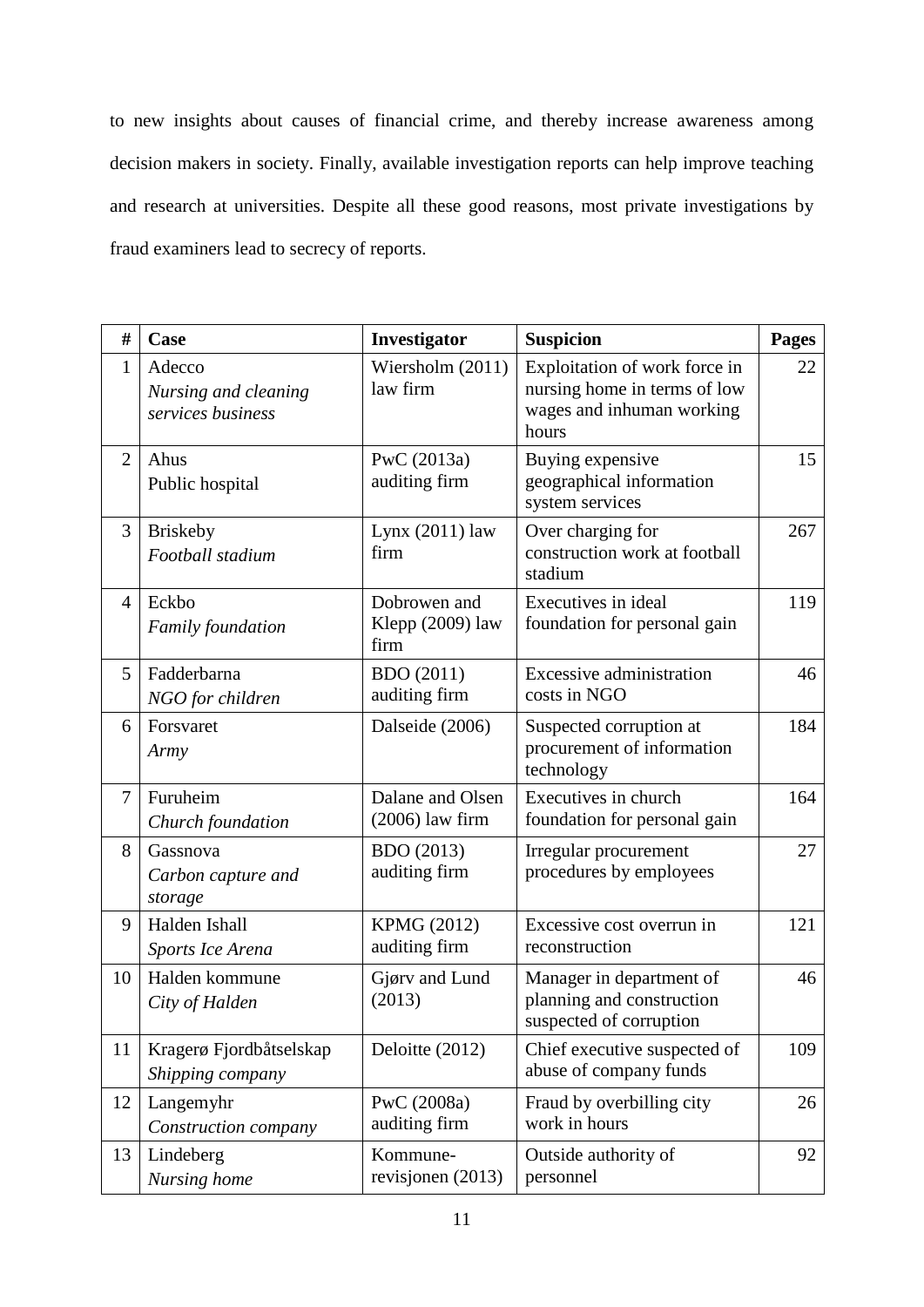|    |                                                     | auditing service                                             |                                                                                                |     |
|----|-----------------------------------------------------|--------------------------------------------------------------|------------------------------------------------------------------------------------------------|-----|
| 14 | Lunde Group<br>Transportation company               | Bie (2012) law<br>firm                                       | Fraud and tax evasion for 30<br>million US dollars                                             | 86  |
| 15 | Moskvaskolen<br>Norwegian school in<br>Moskau       | Ernst & Young<br>$(2013)$ auditing<br>firm                   | Private living expenses for<br>dean covered by school                                          | 38  |
| 16 | Norges Fotballforbund<br>Football association       | Lynx (2013) law<br>firm                                      | Football players changing<br>clubs without clubs paying<br>transfer money                      | 48  |
| 17 | Norsk Tipping<br>Public betting firm                | Deloitte (2010)<br>auditing firm                             | CEO got his house and<br>property maintained for free<br>by the firm                           | 61  |
| 18 | Oslo Vei<br>Road construction<br>company            | Kvale (2013) law<br>firm                                     | Chairman and CEO suspected<br>of fraud after bankruptcy                                        | 53  |
| 19 | <b>Romerike Vannverk</b><br>Public water supply     | Distrikts-<br>revisjonen (2007)                              | Chief executive suspected of<br>corruption and embezzlement                                    | 555 |
| 20 | Samferdselsetaten<br>Public transportation          | PwC (2007)                                                   | Suspicion of kickbacks from<br>taxi owners for licenses                                        | 88  |
| 21 | Spania<br>City of Oslo project in<br>Spain          | PwC (2009)<br>auditing firm                                  | Abuse of public money spent<br>on friends in Spain to build a<br>local hospital for Norwegians | 92  |
| 22 | Stangeskovene<br>Private forest property            | Roscher and Berg<br>(2013)                                   | Board members controlling<br>share sales                                                       | 94  |
| 23 | Sykehuset Innlandet<br>Hospital                     | Davidsen and<br>Sandvik (2011)                               | Chief executive suspected of<br>employment violations                                          | 15  |
| 24 | Terra<br>Cities investing in bonds                  | PwC (2008b)<br>auditing firm                                 | Outside authority of city<br>management                                                        | 52  |
| 25 | <b>Troms Kraft</b><br>Power supply company          | Nergaard (2013a-<br>c) consulting firm                       | Accounting manipulation in<br>subsidiary and illegal political<br>party support                | 663 |
| 26 | Tyrkia<br>City of Stavanger project<br>for children | PwC (2013b)<br>auditing firm                                 | Smuggling of adopted<br>children out of Turkey<br>financed by the city of<br>Stavanger         | 14  |
| 27 | Undervisningsbygg<br>School maintenance<br>agency   | Kommune-<br>revisjonen<br>(2006a, 2006b)<br>auditing service | Fraud by property managers<br>in the City of Oslo                                              | 36  |
| 28 | Verdibanken<br>Religious bank                       | Wiersholm (2012)<br>law firm                                 | Investment fraud by bank<br>executive                                                          | 5   |

*Table 1: Characteristics of reports from fraud examinations by private investigators*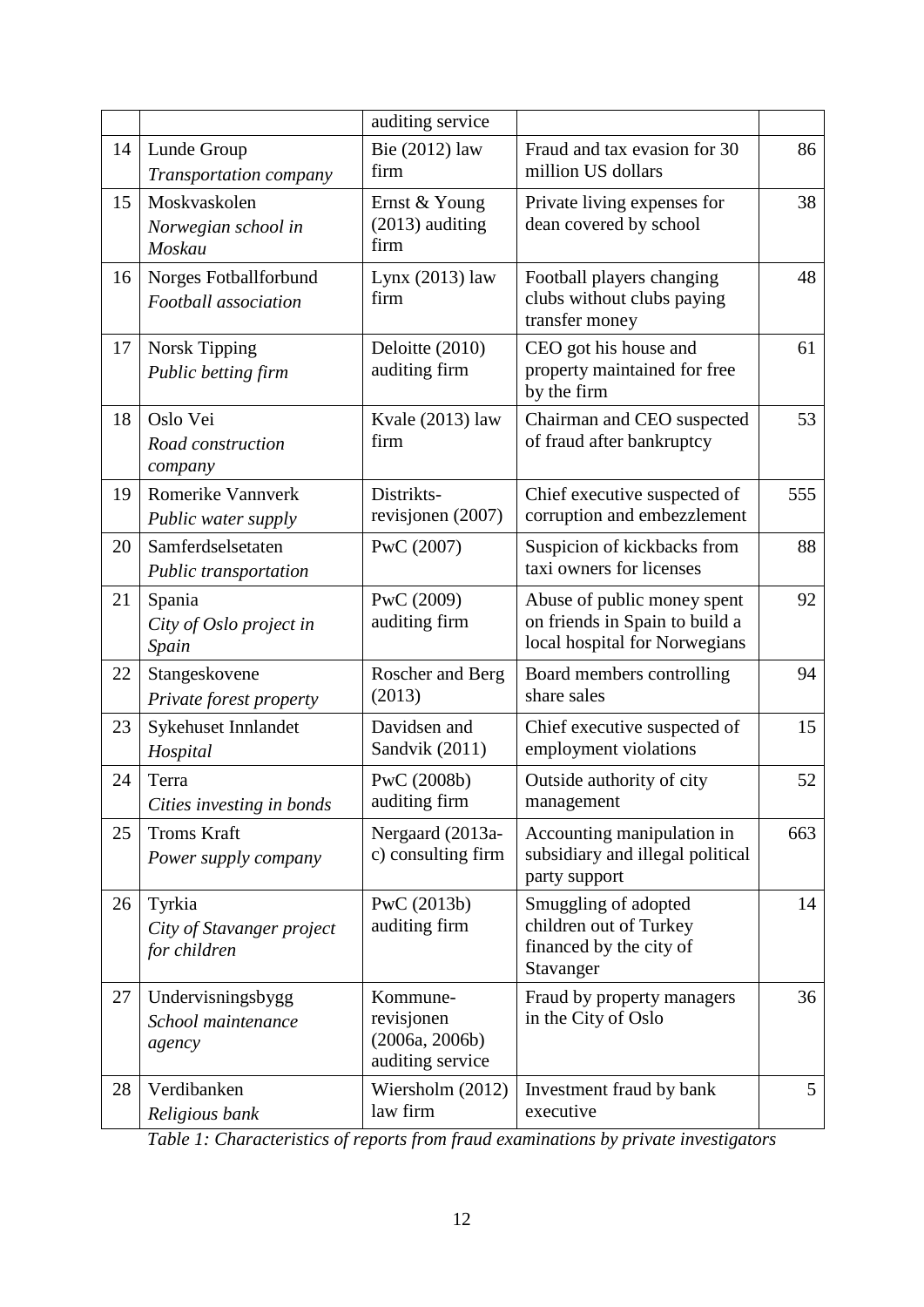The data was collected by obtaining as many investigation reports as possible. Only a fraction of investigation reports were available. This is because it was unknown to the researchers where private investigations had taken place, as only investigations somehow mentioned in the media were recognizable to the researchers. Fraud examiners denied disclosure of where they had conducted investigations. Only those disclosed by journalists were known to the researchers. When approaching both clients and examiners to get access to investigation reports, we were very often denied insight. There are indeed many reasons why most investigation reports are kept a secret. Here are some of our findings from denial of insight into examination reports experienced by the researchers and confirmed in emails from denying parties:

- 1. *Damage*. The examination report contains business secrets which competitors might take advantage of, and thus cause damage to the business in its markets
- 2. *Confidentiality*. Lawyers are subject to confidentiality similar to medical doctors and psychologists.
- 3. *Suspicion*. Some investigation reports are very comprehensive and also describe circumstances for which the suspect was never prosecuted.
- 4. *Mistakes*. Some investigation reports have serious flaws, mistakes and shortcomings.
- 5. *Accusations*. The investigation report has a number of unfounded accusations against individual persons, who receive the blame, without being able to defend themselves.
- 6. *Unsuccessful*. The private investigation by fraud examiners was unsuccessful and a failure. Investigators did not find answers to the questions that initiated the inquiry, and they did not solve problems as expected by the client.
- 7. *Misconduct*. The private investigation was a failure, because investigators showed misconduct in their work.
- 8. *Unreadable*. Some private investigation reports are simply not readable.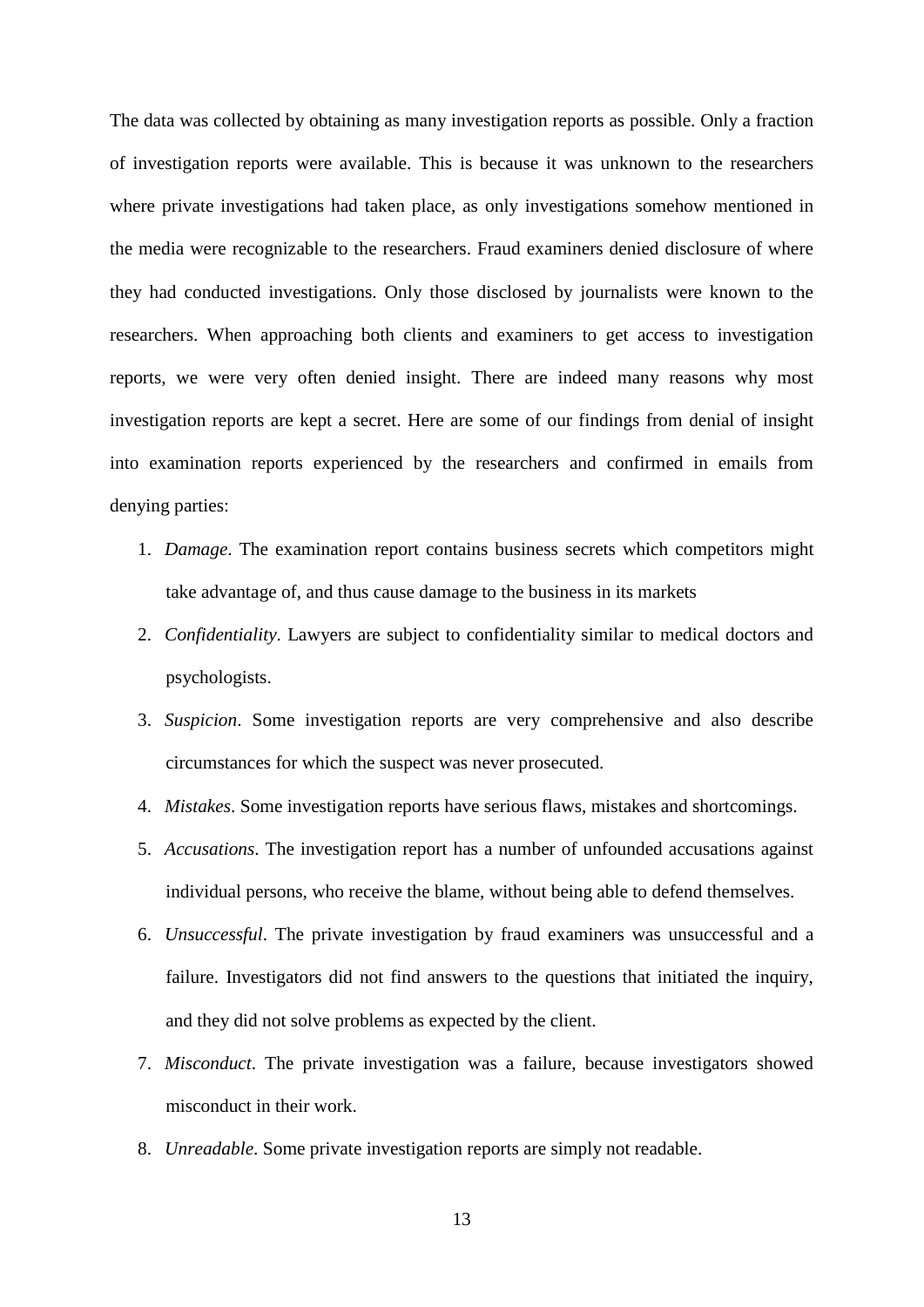- 9. *Disagreement*. Among owners of the organization, there might have been agreement to conduct a private investigation, but agreement can be lacking afterwards concerning publication of the investigation report.
- 10. *Termination*. Like all other kinds of projects, some investigation projects are terminated before completion. One reason for early termination is the lack of relevance to the organization. Another reason is that the project was premature. A third reason might be that the project went on in a completely wrong direction.
- 11. *Confidentiality*. Many individuals have provided valuable and sensitive information to private detectives under the assumption and with the promise that their information will never be disclosed.
- 12. *Evidence*. Sometimes, private investigations are followed by police investigations, which may or may not lead to prosecution and court ruling. If important evidence is leaked to the public, it can harm the court process, both for the prosecutor and for the defendant.
- 13. *Work*. There is too much work in filing a complaint or case to the police. The police always ask for more information, more documents and more meetings.

Our data collection procedure is biased towards investigations in the public sector, because misconduct in public sector becomes more easily accessible to investigative journalists than do misconduct in the private sector.

# **Research Findings**

The blame game hypothesis suggests that individuals are blamed with a negative event  $-$  in our context suspicion of white-collar crime – after private investigators have examined facts and causes. It is interesting and relevant to study the usefulness of applying the blame game hypothesis towards an understanding of allegations and subsequent outcomes. This might help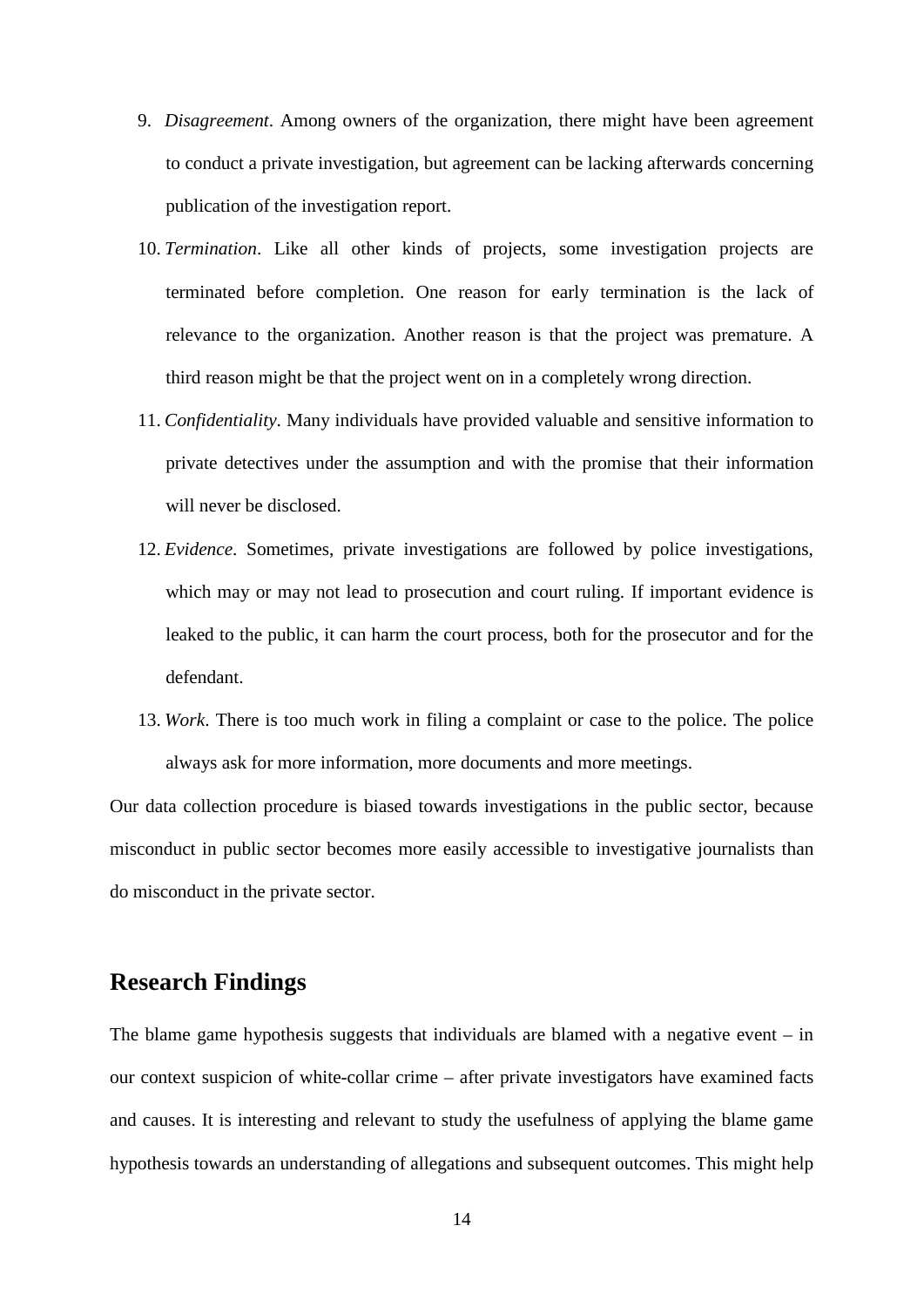to address concerns about the potential for miscarriage of justice or even loss of job or reputation in such cases.

Table 2 lists individuals blamed, reasons for blame and blame consequence for individuals investigated by fraud examiners. Not all individuals in the list were victims of the blame game. Some were real suspects and later convicted to jail sentence because of financial crime. This was the case in Furuheim, Romerike and Undervisningsbygg. Of course, even a conviction is not necessarily an accurate indicator of guilt or innocence. Furthermore, we cannot draw conclusions on the motive of the accuser based on the outcome of the case.

Then there are six no-consequence cases. In one case, Ahus, there is no individual blamed, but rather a supplier. In all remaining cases, somebody got the blame. Seven of them had to leave their positions, even though there was no real proof or evidence. Thus, more than half of all individuals investigated by fraud examiners became potential victims of the blame game. Nothing was proven, there were no evidence, but media speculation and job loss for some, turned them into potential victims of the blame game hypothesis.

For example, Mr. Langemyhr was running a successful construction company until a customer – the city of Oslo – asked for a private investigation into some invoices. Langemyhr went bankrupt and the case against him was dismissed in court many years later.

| #              | Case                                                | <b>Individuals</b><br><b>Blamed</b> | <b>Reasons for</b><br><b>Blame</b>          | <b>Blame</b><br>Consequence    |
|----------------|-----------------------------------------------------|-------------------------------------|---------------------------------------------|--------------------------------|
|                | Adecco<br>Nursing and cleaning<br>services business | Manager for<br>Adecco Health        | Breaking work<br>hour laws for<br>employees | Manager left<br>company        |
| 2              | Ahus<br>Public hospital                             | Supplier of digital<br>map services | Over-charge of<br>map services              | Back-payment of<br>map charges |
| 3              | <b>Briskeby</b><br>Football stadium                 | Managers of<br>construction         | <b>Budget overruns</b><br>in construction   | Media blame of<br>two managers |
| $\overline{4}$ | Eckbo<br><b>Family foundation</b>                   | Board members                       | <b>Excessive fees</b><br>and expenses       | No consequence                 |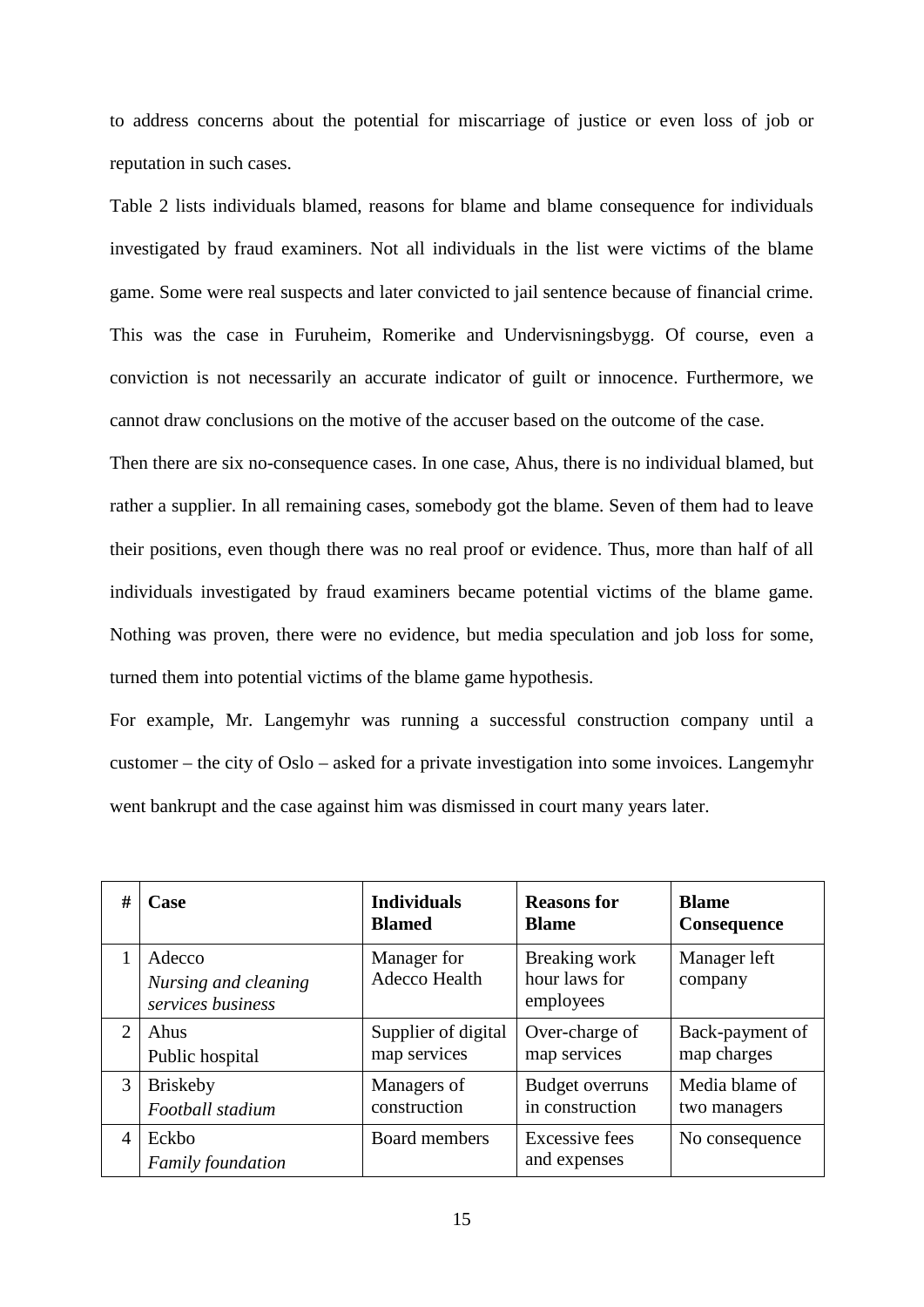| 5  | Fadderbarna<br>NGO for children                 | Management                            | Excessive<br>administrative<br>expenses            | No consequence                                 |
|----|-------------------------------------------------|---------------------------------------|----------------------------------------------------|------------------------------------------------|
| 6  | Forsvaret<br>Army                               | Managers at<br>supplier Siemens       | Corruption of<br>army officials                    | <b>Siemens</b><br>executive left<br>company    |
| 7  | Furuheim<br>Church foundation                   | Board members                         | Property<br>arrangement for<br>private gain        | Board members<br>convicted to jail<br>sentence |
| 8  | Gassnova<br>Carbon capture and<br>storage       | Nobody                                | Procurement                                        | No consequence                                 |
| 9  | Halden Ishall<br>Sports Ice Arena               | Manager of ice<br>arena               | Abuse of public<br>money                           | No consequence                                 |
| 10 | Halden kommune<br>City of Halden                | Manager of<br>planning office         | Corruption of<br>planning officer                  | Planning manager<br>in media                   |
| 11 | Kragerø Fjordbåtselskap<br>Shipping company     | Chief executive                       | Conflict with the<br>board                         | Chief executive<br>left company                |
| 12 | Langemyhr<br>Construction company               | Manager of<br>construction<br>company | City officials felt<br>over-charged by<br>company  | Prosecuted, but<br>case dismissed              |
| 13 | Lindeberg<br>Nursing home                       | Manager                               | <b>Breaking work</b><br>hour laws for<br>employees | No consequence                                 |
| 14 | Lunde Group<br>Transportation company           | Owner                                 | Bankruptcy                                         | Owner prosecuted<br>in court                   |
| 15 | Moskvaskolen<br>Norwegian school in<br>Moskau   | Dean at school                        | Free lodging                                       | Dean and vice<br>dean                          |
| 16 | Norges Fotballforbund<br>Football association   | Club managers                         | No payment to<br>previous clubs                    | No consequence                                 |
| 17 | <b>Norsk Tipping</b><br>Public betting firm     | President of<br>company               | Abuse of power<br>for personal<br>benefit          | President left<br>company                      |
| 18 | Oslo Vei<br>Road construction<br>company        | Managers                              | Bankruptcy                                         | Media blame of<br>three managers               |
| 19 | <b>Romerike Vannverk</b><br>Public water supply | President                             | Personal expenses<br>paid by company               | President<br>convicted to jail<br>sentence     |
| 20 | Samferdselsetaten<br>Public transportation      | City manager for<br>taxi licenses     | Not equal<br>opportunity for<br>taxi owners        | City manager left<br>position                  |
| 21 | Spania                                          | City manager for                      | Unsuccessful                                       | City manager left                              |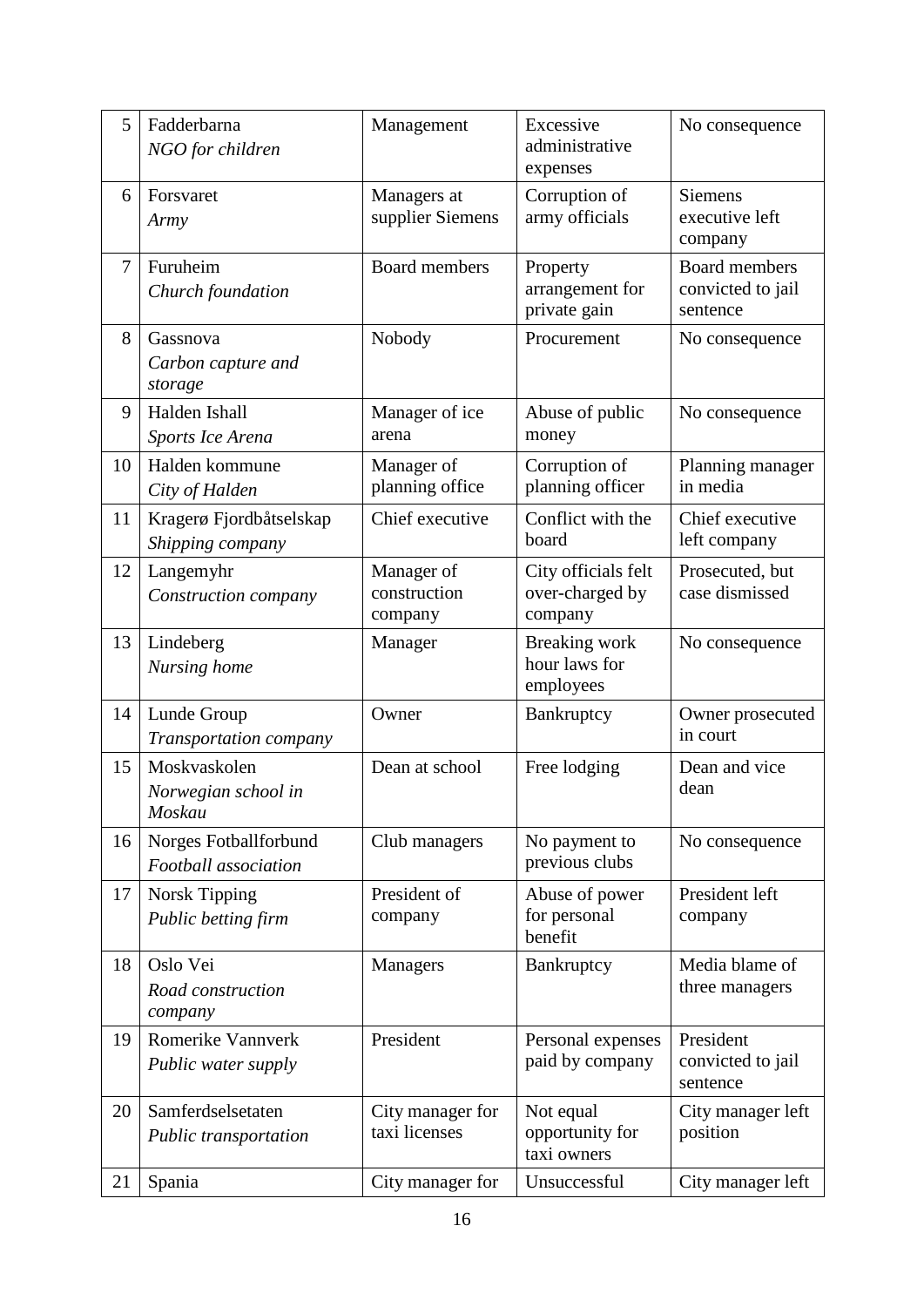|    | City of Oslo project in<br>Spain                    | elderly                 | investment in<br>Spain                   | position                                   |
|----|-----------------------------------------------------|-------------------------|------------------------------------------|--------------------------------------------|
| 22 | Stangeskovene<br>Private forest property            | Board members           | Shares sold<br>within family             | Board members                              |
| 23 | Sykehuset Innlandet<br>Hospital                     | Hospital<br>executive   | Tough<br>management style                | Media blame of<br>executive                |
| 24 | Terra<br>Cities investing in bonds                  | City executive          | Failed<br>investments                    | Media blame of<br>executive                |
| 25 | <b>Troms Kraft</b><br>Power supply company          | Subsidiary<br>executive | Manipulation of<br>accounting<br>numbers | Executive under<br>police<br>investigation |
| 26 | Tyrkia<br>City of Stavanger project<br>for children | Private<br>investigator | Smuggling<br>children by<br>corruption   | Media blame of<br>private<br>investigator  |
| 27 | Undervisningsbygg<br>School maintenance<br>agency   | Contract manager        | Corruption                               | Contract manager<br>sentenced to jail      |
| 28 | Verdibanken<br>Religious bank                       | Managing<br>director    | Ignorance of<br>board decisions          | Managing<br>director left<br>company       |

*Table 2: Blame game after reports from fraud examinations by private investigators*

All twenty-eight investigation reports listed in the table were subject to case studies. Here are some examples to illustrate what the cases are about:

- 1. *Briskeby Stadion Case*. Two executives from private sector received the blame from fraud examiner Lynx (2011), while some identified bureaucrats and politicians are the really responsible persons. However, since politicians and bureaucrats initiated the investigation, they could point examiners in the direction of two construction executives.
- 2. *Kragerø Ferry Boat Case*. Deloitte (2012) investigated suspicions against the managing director, but it was all about a conflict between board members. The managing director had to leave.
- 3. *Langemyhr Case*. Mr. Langemyhr owned a successful construction company and did work for the City of Oslo. The City of Oslo hired PwC (2008a) to investigate whether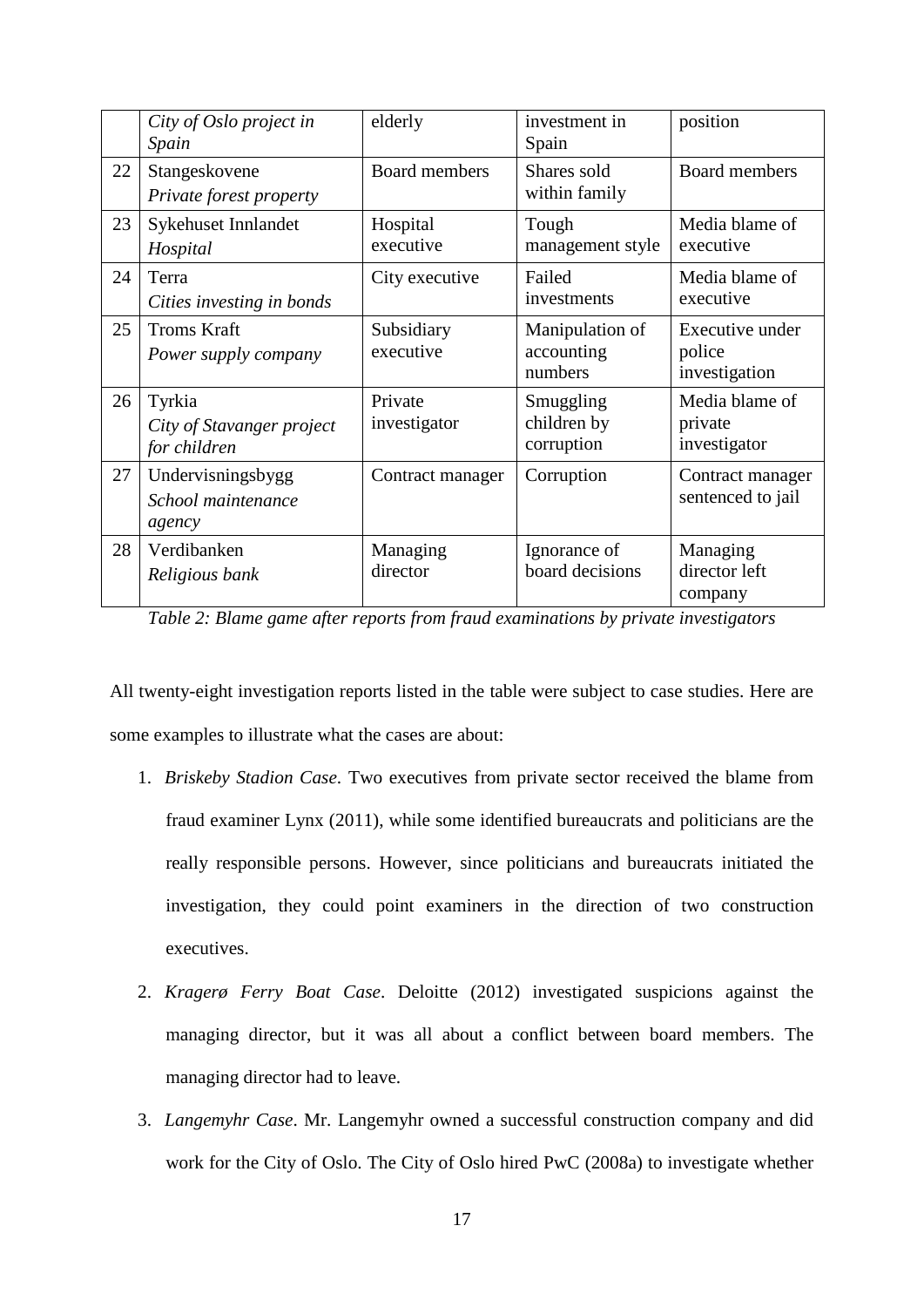Langemyhr was charging too much. PwC concluded that there was substantial overbilling. The City of Oslo handed over the examination report to the police, which started its own investigation. The police decided to prosecute Langemyhr. In the district court of Oslo, the case was dismissed, because there was lack of evidence. Six years had then passed with massive press coverage and bankruptcy of his firm. Langemyhr sued the city, and he was reimbursed. The problem here was probably fraud examiners' too strong belief in over-charging by Langemyhr without evidence. In the mandate, the blame was already on suspicion of "overbilling, use of names as fictive hourly workers, theft of material" (PwC, 2008a: 3), and there was no mention of the city side of responsibility. PwC (2008a) confirmed all suspicions as facts in their report.

- 4. *Moskva School Case*. A Norwegian high school established a subsidiary in Moskva where they had an apartment, which the dean used for free, and other private expenses were covered by the school. However, board members were never investigated by Ernst & Young (2013), including politicians responsible for the project. In August 2014, the police dismissed the case, but in the meantime the school dean lost his job because investigators from Ernst & Young (2013: 52) had recommended the year before that "employee consequences for individuals" should be implemented and "police reporting" should take place.
- 5. *Norsk Tipping Case*. The public betting firm had a CEO whose garden was taken care of by the firm. This was according to an agreement, but Deloitte's (2010) investigation led to the fall of the CEO.
- 6. *Spania Case*. Politicians decided to build a home for elderly Norwegians in Spain. Millions were spent, but there was never a home built. A city manager was blamed and had to leave his job after investigation by PwC (2009).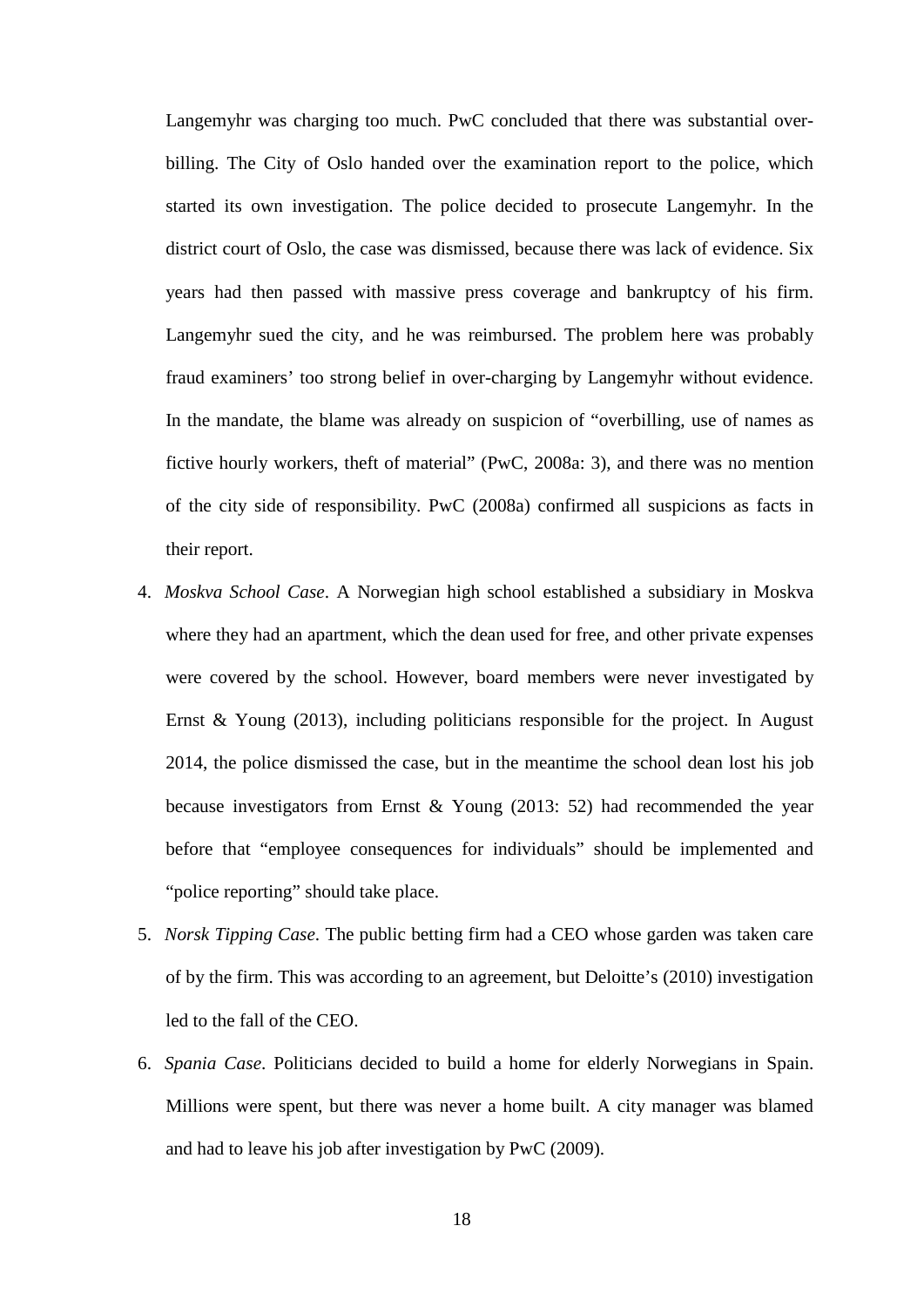- 7. *Terra Case*. Some small towns in Norway had the potential of becoming rich because they have great waterfall producing electric power. Instead of waiting for future utility income, they made investments based on future revenue. Investments were lost, and so were future revenues. The administration was blamed, not city politicians, by examiners from PwC (2008b).
- 8. *Troms Kraft Case*. Board and management initiated investigations focused on subsidiaries and other pre-defined themes by Nergaard (2013a-c).
- 9. *Tyrkia Case*. Child care in the city of Stavanger smuggled children out of Turkey by the help of a private investigator, who later received the blame by PwC (2013).
- 10. *Verdibanken Case*. Because of risky investments by the bank, the CEO had to leave his post after examination by law firm Wiershom (2012), even though it all had been approved by the board.

#### **Discussion**

The purpose of private investigations is to clarify facts, analyze events, identify reasons for incidents, evaluate whether there is a systems failure, and if required, propose measures and consider the responsibility of individuals. In fraud examinations, focus of examiners is on potential financial crime. One or multiple examiners are appointed to collect and go through an often large stack of documentation. The reason for an investigation is often suspicions that form the basis for hypotheses of fraud. Hypotheses typically imply that business owners, directors, managers or employees are responsible for unacceptable circumstances. To clarify the situation, an extraordinary examination is often a suitable solution.

Examiners have an independent position in relation to the client as principal and the principal's command authority. Independence is also needed in relation to all parties involved in the investigation. If there is a lawyer who conducts the investigation, it is important that the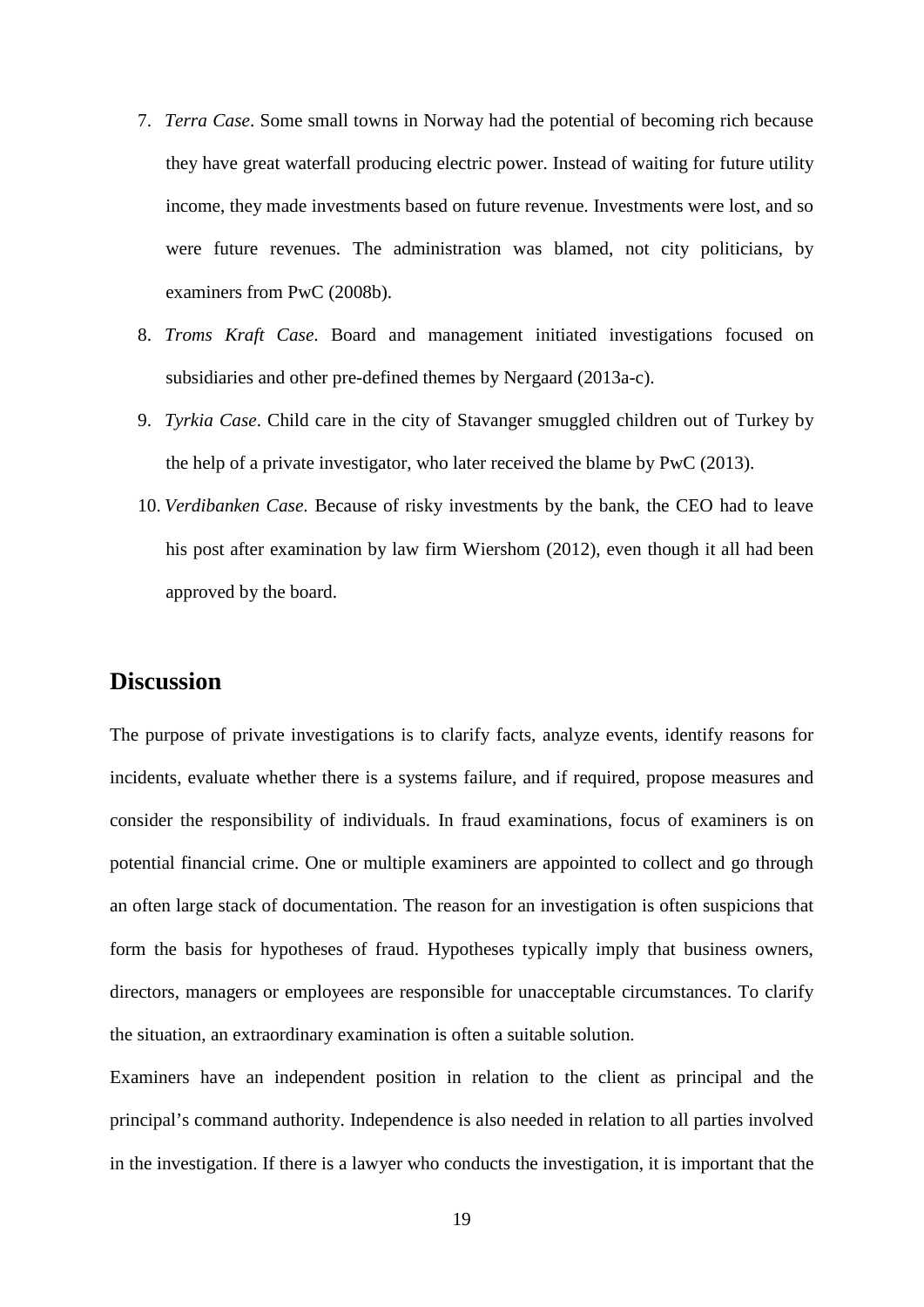client understands that the investigation does not form part of any lawyer's ongoing legal quest for the client. Thus, the regular attorney-client privilege does not apply. The privilege ensures that a client may provide information to his or her attorney, in confidence, with the knowledge that such information is protected, and neither the client nor the attorney may be forced to disclose the information that has been shared to their judicial adversaries (Kopon and Sungaila, 2012). Since the lawyer acts as an examiner, and not as an attorney, the attorney-client privilege is not present in private investigations. The same applies to an auditor who undertakes an investigation mission.

A lawyer is a person doing legal work for clients. However, a lawyer is a knowledge worker, who combines legal insights with client problems to find a good or even optimal solution to problems (Gottschalk, 2014). Therefore, some lawyers take the role of fraud examiner as well. One of the tasks of internal auditors is to conduct reviews and inspections. For them, an investigation is an independent and extraordinary inquiry which aims to identify the facts in order to answer a defined and limited mandate. The investigation may include recommendations, and will form the basis for judgments and decisions. An investigation into suspicions of fraud is also a comparison of the facts with the legal framework.

Investigation is characterized by professions as accountants, lawyers, economists, former police detectives, and engineers conducting research. The typical investigation commission in Norway has a budget of two hundred thousand US dollars. Some investigation missions are small and performed for twenty or thirty thousand US dollars. The investigation of Statoil-Hydro in 2007 had fraud examination costs of thirty million US dollars; the investigation of Yara in 2011 had costs of ten million US dollars; while the investigation of Troms Kraft in 2013 had costs of six million US dollars. Chairman Inge K. Hansen in Troms Kraft refused to pay an additional bill of two million US dollars from fraud examiner Leiv Nergaard, as the agreed limit was six million (Grande, 2013).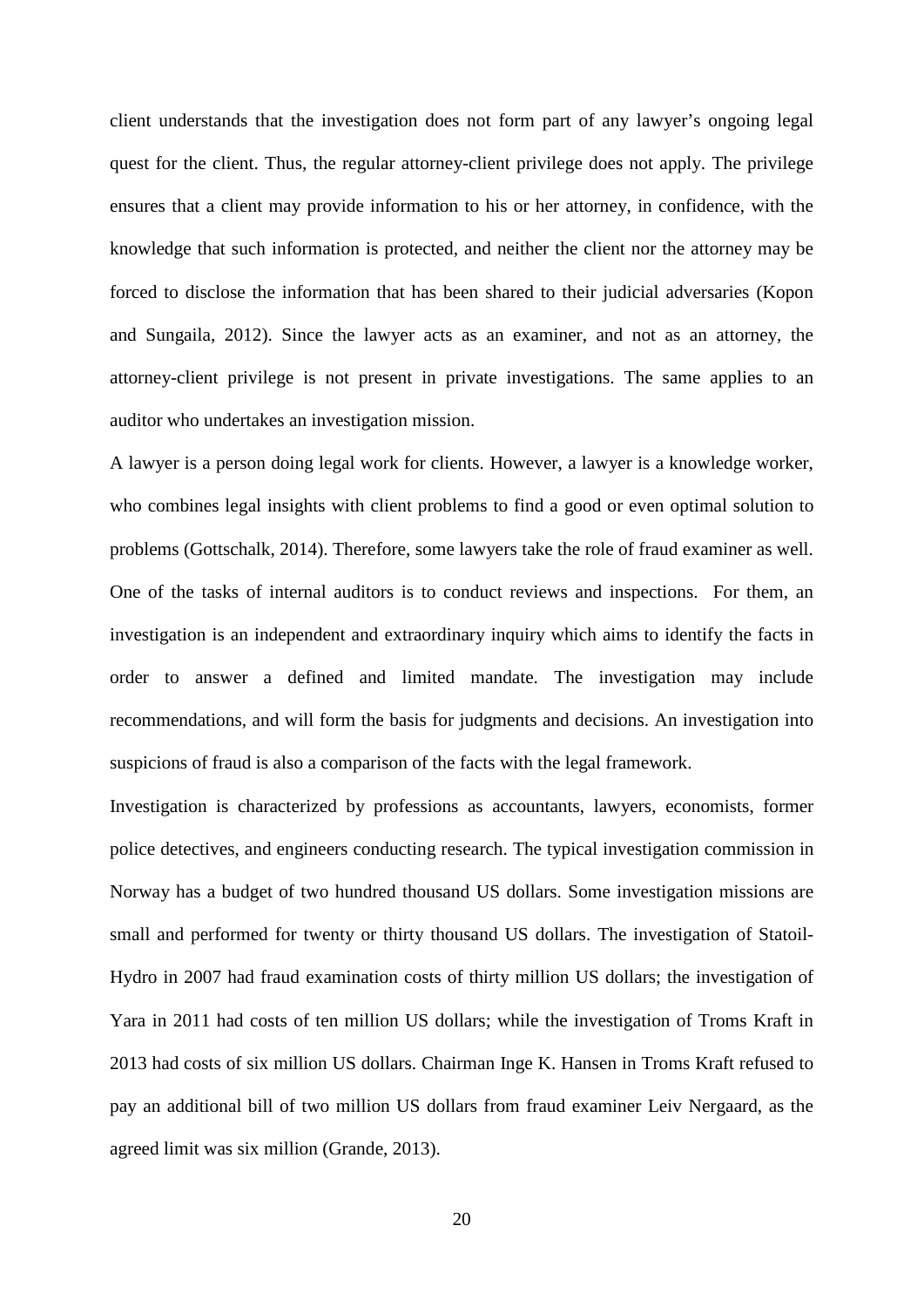Independence for the examiner is not just an issue in relation to the client and people who get in touch with the investigation. For example, a lawyer in a law firm cannot take on a fraud examination assignment if another lawyer in the same firm already has other roles in relation to the client or people who get in touch with the investigation. A colleague in the law firm may already have taken the role as advisor and defense attorney for one of the executives who are suspected of misconduct and possible white-collar crime. Is the CEO suspected of misconduct and an attorney in a law firm has agreed to take the case; then another lawyer in the same firm cannot undertake to investigate fraud, where the CEO might have been involved. When a lawyer undertakes to defend a white-collar for suspected economic crime, then the attorney is sometimes called a white-collar crime lawyer. Role mixture must not only be avoided in law firms. The same applies to other professional services firms such as audit firms and consultancies (Gottschalk, 2014).

This research article is not about naming and shaming individuals and companies. It is about empirical study, where there is no reason to anonymize fraud examiners.

## **Conclusion**

This article has presented exploratory research into private investigations by fraud examiners. More than half of all private investigations conclude by blaming someone who could not always defend himself or herself. The blame game seems to have occurred both when the client – who paid for the work – pointed the investigator in a specific direction, and when the investigator only had one hypothesis about causality for a negative event. Suspected individuals did not always become subject to a fair investigation by private examiners and financial crime specialists.

The blame game hypothesis is all about placing the blame for harmful acts on others. It is all about removing any blame or responsibility for the unjust from the client who pays for the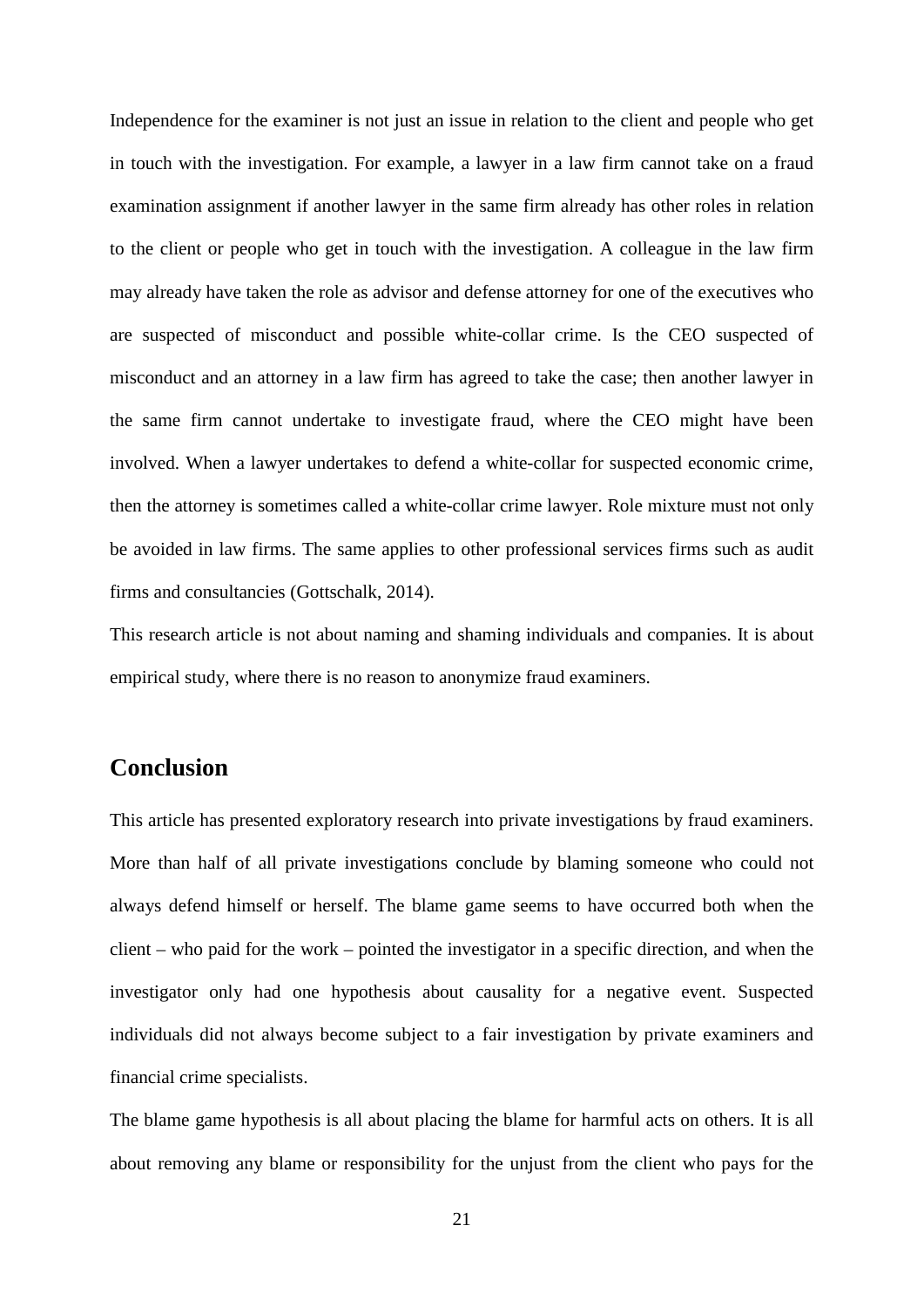investigation. Nobody will blame oneself for a negative event. Self-blame is very rare. The blame game was explained in terms of negative events that are attributed to individuals who the contractor or account giver would like to blame.

However, since this is exploratory and qualitative research, this article does not at all provide sufficient support for the blame game hypothesis in private investigations of white-collar crime suspicions. Rather, this article has contributed to insights into problems in private investigations by applying the blame game hypothesis.

Thus there are ample avenues for future research. In terms of theoretical contribution, both attribution theory and decision bias theory should be explored in future research. In terms of practical implications, private investigators should be aware of the pitfalls discussed in this article. Certified fraud examiners are bound by a code of ethics that prevents them from being pointed in a specific direction by the client. The client cannot pay for a desired result. However, it may seem that these things are happening. The client may ask the examination team to investigate Person A (and not Person B), but the client may not ask for the examiners to conclude that Person A is guilty of X. Thus, even if only one idea is presented, this does not mean that a person will automatically be found guilty. However, there remains the issue whether or not it is acceptable that Person B is left out of the investigation focus. Objectivity here means that the investigator should look for the truth. If the truth about a negative event is found by investigating Person B, maybe the examiner should be entitled to investigate that person.

The research findings section may seem to be basically a table of raw data. More analysis is needed. Also, interviews with clients, examiners and victims might help enrich the empirical basis for analysis. At the start of this article, two key aims were suggested, i.e. presenting the result from a study of reports and, in doing so to evaluate the blame game hypothesis. These two aims were not completely achieved. To achieve these aims, we need a more in depth

22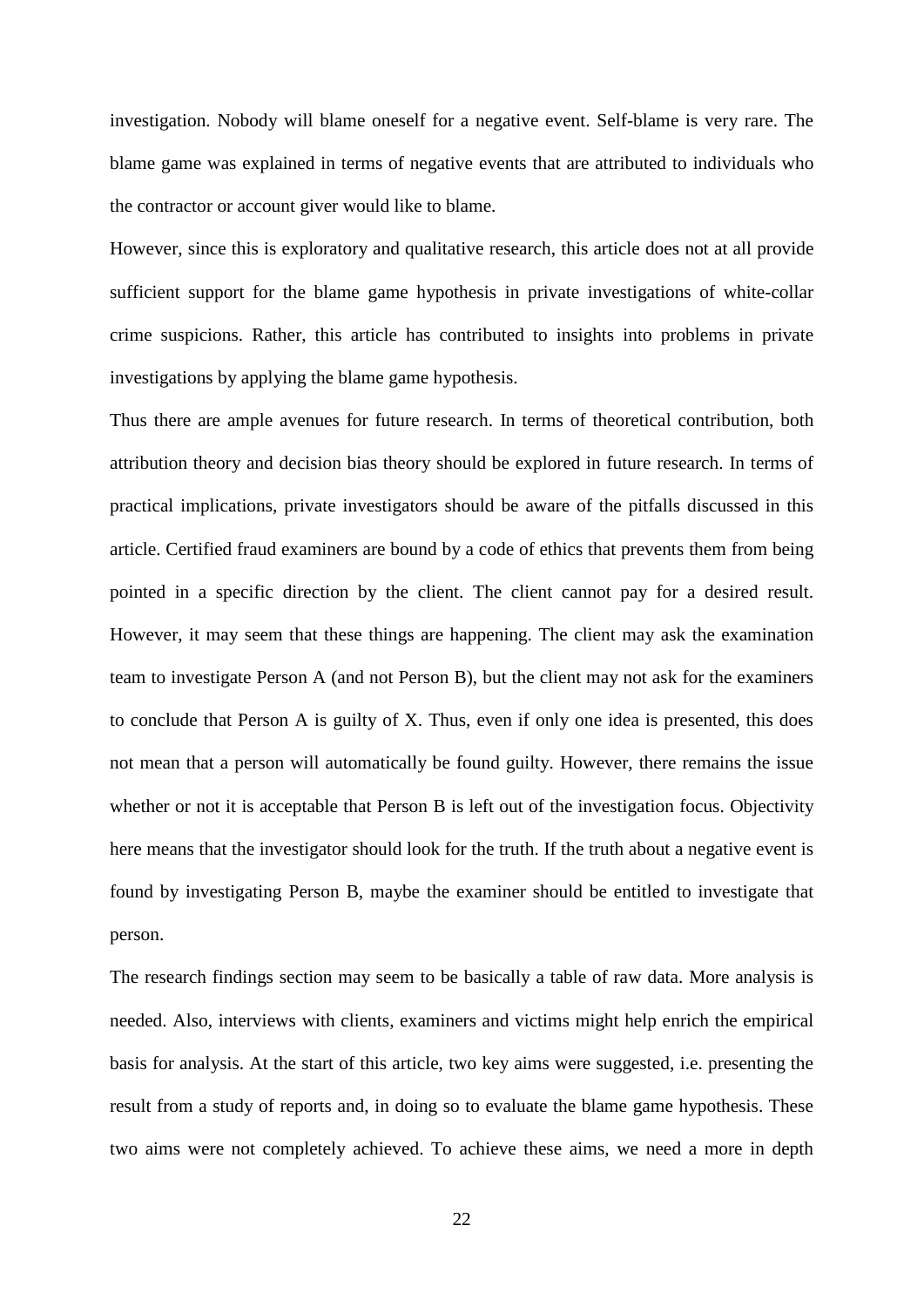analysis of the raw data which was presented in the findings section. The themes needed to be drawn out of this data include how many resulted in prosecution, who were the most likely to be accused, who were the most likely to make allegations, and why did they make allegations. An interesting question is whether the fraud examiner can be held responsible for individuals who become potential victims. Media speculation and job loss turn investigated individuals into victims of a fraud examination. Some examiners may argue that the problem lies elsewhere (i.e., media). Some examiners may argue that it is outside of the control of the investigator if other events lead to negative outcomes for the accused individual.

Future research has to further explore the usefulness of applying the blame game hypothesis towards an understanding of negative allegations and subsequent outcomes. It needs to address concerns about the potential for a miscarriage of justice or even loss of job or reputation in such cases. It should study what is fair and what is unfair, what is acceptable and what is unacceptable. False allegations need to be prevented from having consequences for individuals.

## **References**

Abadinsky, H. (2007). *Organized Crime*, Eighth Edition, Thomson Wadsworth, Belmont, CA.

ACFE (2008). *2008 Report to the Nation – On Occupational Fraud & Abuse*, Association of Certified Fraud Examiners, Austin, Texas, USA.

Anders, S.B. (2006). Website of the Month: Association of Certified Fraud Examiners, *The CPA Journal*, August, page 71.

BDO (2011). *Rapport til Lotteri- og stiftelsestilsynet vedr. gransking av stiftelsen Fadderbarnas Framtid (Investigation report about the foundation for adopted childrens' future)*, BDO, Erling Grimstad and Morten Thorkildsen, https://lottstift.no/stiftelsestilsynet/files/2011/12/Rapport-til-Stiftelsestilsynet-fra-BDO-vedrgransking-av-Fadderbarnas-Framtid.pdf, 46 pages.

BDO (2013). *Gjennomgang av anskaffelsesprosessen, konsulentinnleie og habilitet i Gassnova SF (Investigation report about procurement in Gassnova)*, 27 pages.

Benson, M.L. and Simpson, S.S. (2009). *White-Collar Crime: An Opportunity Perspective, Criminology and Justice Series*, Routledge, NY: New York.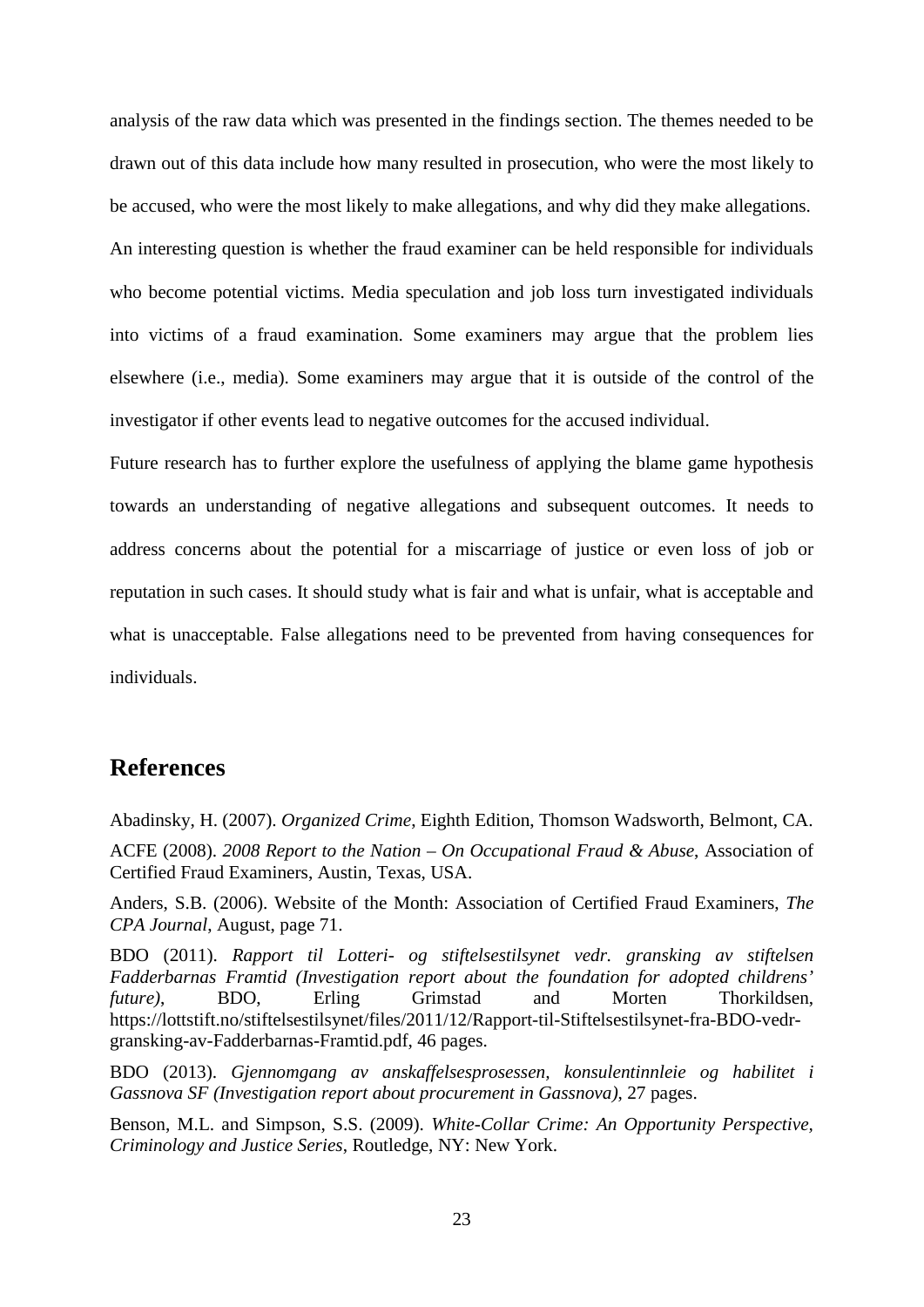Bie, F. (2012). *Rapport til Stavanger tingrett (Report to district court in Stavanger)*, Vierdal advokatfirma, Stavanger.

Bookman, Z. (2008). Convergences and Omissions in Reporting Corporate and White Collar Crime, *DePaul Business & Commercial Law Journal*, 6, 347-392.

Brightman, H.J. (2009). *Today's White Collar Crime – Legal, Investigative, and Theoretica Perspectives*, Routledge, Taylor & Francis, New York.

Bucy, P.H., Formby, E.P., Raspanti, M.S. and Rooney, K.E. (2008). Why do they do it?: The motives, mores, and character of white collar criminals, *St. John's Law Review*, 82, 401-571.

Collins, J.M. and Schmidt, F.L. (1993). Personality, Integrity, and White Collar Crime: A Construct Validity Study, *Personnel Psychology*, 46, 295-311.

Dalane, J. and Olsen, D.L. (2006). *Granskingsrapport – ledelse og styring av Øyestad helselags boligstiftelse Furuheim (Investigation report about the foundation Furuheim for elderly)*, law firm Hald, Dalane & Heimvik, Arendal, 164 pages.

Davidsen, E. and Sandvik, K.T. (2011). *Undersøkelse av bekymringsmelding vedrørende psykiatridivisjonen, til styret i Sykehuset Innlandet HF, Oslo 21. juni 2011 (Investigation into complaints about the psychiatry division in Hospital Inland)*, 15 pages.

Deloitte (2010). *Norsk Tipping – Granskingsrapport av 16. august 2010 (Investigation report about Norwegian betting company)*, (https://www.norsktipping.no/forsiden/nytt\_fra\_selskapet/26819.cms), 61 pages.

Deloitte (2012). *Rapport Kragerø Fjordbåtselskap AS – Gransking (Report Kragerø Fjord Boat Company – Investigation),* 109 pages.

Dhami, M.K. (2007). White-collar prisoners' perceptions of audience reaction, *Deviant Behavior*, 28, 57-77.

Distriktsrevisjonen (2007). *Rapport versjon II etter granskingsoppdrag fra styrene i Nedre Romerike Vannverk AS (NRV) og AS Sentralrenseanlegget RA-2 (RA-2) (Report on water supply unit),* Nedre Romerike Distriktsrevisjon, LIllestrøm, 30. mai 2007, 555 pages.

Dobrowen, K. and Klepp, T. (2009). *Uavhengig undersøkelse av Eckbos Legater (Investigation report about the Eckbo foundation)*, www.eckboslegater.no/content/download/479/7915/version/1/file, 119 pages.

Eberly, M.B., Holley, E.C., Johnson, M.D. and Mitchell, T.R. (2011). Beyond internal and external: A dyadic theory of relational attributions, *Academy of Management Review*, 36 (4), 731-753.

Ernst & Young (2013). *Gransking – NRVS (Investigation Report on school in Moskau)*, Ernst & Young, Oslo, 30 October, 38 pages.

Gjørv, A.B. and Lund, A.S. (2013). *Gransking I Halden kommune / Enhet for plan, byggesak og geodata (Investigation into city function for plan, construction and geodata),* law firm Hjort, October 24.

Gottfredson, M.R. and Hirschi, T. (1990). *A general theory of crime*, Stanford, CA, Stanford University Press.

Gottschalk, P. (2014). *Financial Crime and Knowledge Workers – An Empirical Study of Defense Lawyers and White-Collar Criminals*, Palgrave Macmillan, New York, NY.

Grande, A. (2013). Nekter å betale gransker (Declines to pay examiner), daily Norwegian business newspaper *Dagens Næringsliv*, Tuesday, November 12, page 5.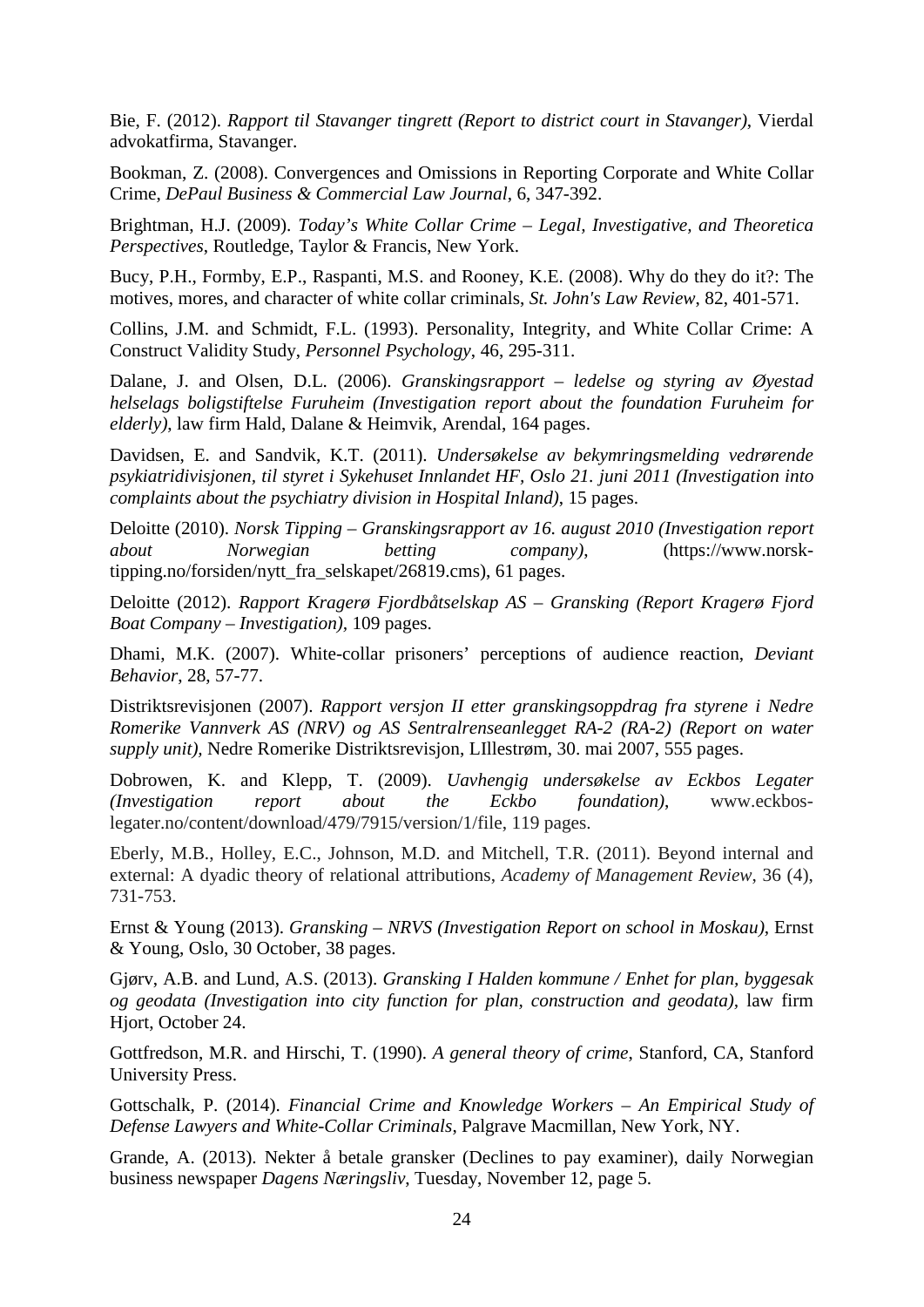Hammond, J.S., Keeney, R.L. and Raiffa, H. (1998). The hidden traps in decision making, *Harvard Business Review*, 76 (5), 47-58.

Hansen, L.L. (2009). Corporate financial crime: social diagnosis and treatment, *Journal of Financial Crime*, 16 (1), 28-40.

Heath, J. (2008). Business Ethics and Moral Motivation: A Criminological Perspective, *Journal of Business Ethics*, 83, 595-614.

Kahneman, D. (2011). *Thinking, Fast and Slow*, Farrar, Straus and Giroux, New York, NY.

Kempa, M. (2010). Combating white-collar crime in Canada: serving victim needs and market integrity, *Journal of Financial Crime*, 17 (2), 251-264.

Kennedy, D.B. (2013). Applications of forensic sociology and criminology to civil litigation, *Journal of Applied Social Science*,

Kommunerevisjonen (2006a). *Granskingsrapport Undervisningsbygg Oslo KF (Investigation report on city school maintenance service)*, Rapport 16/2006, 21 pages.

Kommunerevisjonen (2006b). *Granskingsrapport 2 Undervisningsbygg Oslo KF (Investigation report on city school maintenance service)*, Rapport 27/2006, 36 pages.

Kommunerevisjonen (2013). *Oslo kommunes saksbehandling i Lindebergsakene (City of Oslo handling the Lindeberg cases)*, Kommunerevisjonen i Oslo kommune, rapport 7/2013.

Kopon, A. and Sungaila, M.C. (2012). The Perils of Oversharing: Can the Attorney-Client Privilege be Broadly Waived by Partially Disclosing Attorney Communications During Negotiations? *Defense Counsel Journal*, July, 265-277.

KPMG (2012). *Halden kommune: Gransking av disposisjoner i Halden Ishall AS og Halden Ishall Eiendom AS (Halden municipality: Investigation of dispositions in Halden ice hall and Halden ice hall property)*, KPMG, 121 pages.

Kvale (2013). *Innberetning til Oslo byfogdembete i bo nr. 12-197991IKON-OBYF/2 Oslo Vei AS, dets konkursbo (Report to the distict court on bankruptcy of Oslo Road)*, Kvale advokatfirma, advokat/bostyrer Tom Hugo Ottesen, 11. desember, 53 pages.

Langton, L. and Piquero, N.L. (2007). Can general strain theory explain white-collar crime? A preliminary investigation of the relationship between strain and select white-collar offenses, *Journal of Criminal Justice*, 35, 1-15.

Lee, F. and Robinson, R.J. (2000). An Attributional Analysis of Social Accounts: Implications of Playing the Blame Game, *Journal of Applied Social Psychology*, 30 (9), 1853- 1879.

Listwan, S.J., Piquero, N.L. and Voorhis, P.V. (2010). Recidivism Among a White-Collar Sample: Does Personality Matter? *Australian and New Zealand Journal of Criminology,* 43 (1), 156-174.

Lynx (2011). *Briskebyrapporten (Investigation report on football stadium)*, Lynx law firm, www.hamar.kommune.no,

http://www.hamar.kommune.no/getfile.php/Bilder/Hamar/Nyhetsbilder/Politikere/Briskebyra pporten,%20ikke%20sladdet\_1.pdf, 267 pages.

Lynx (2013). *1192-rapporten. Gransking av internasjonale spilleroverganger 2007-2011 (Investigation into soccer player transfers between professional clubs)*, Lynx law firm, Oslo, 48 pages.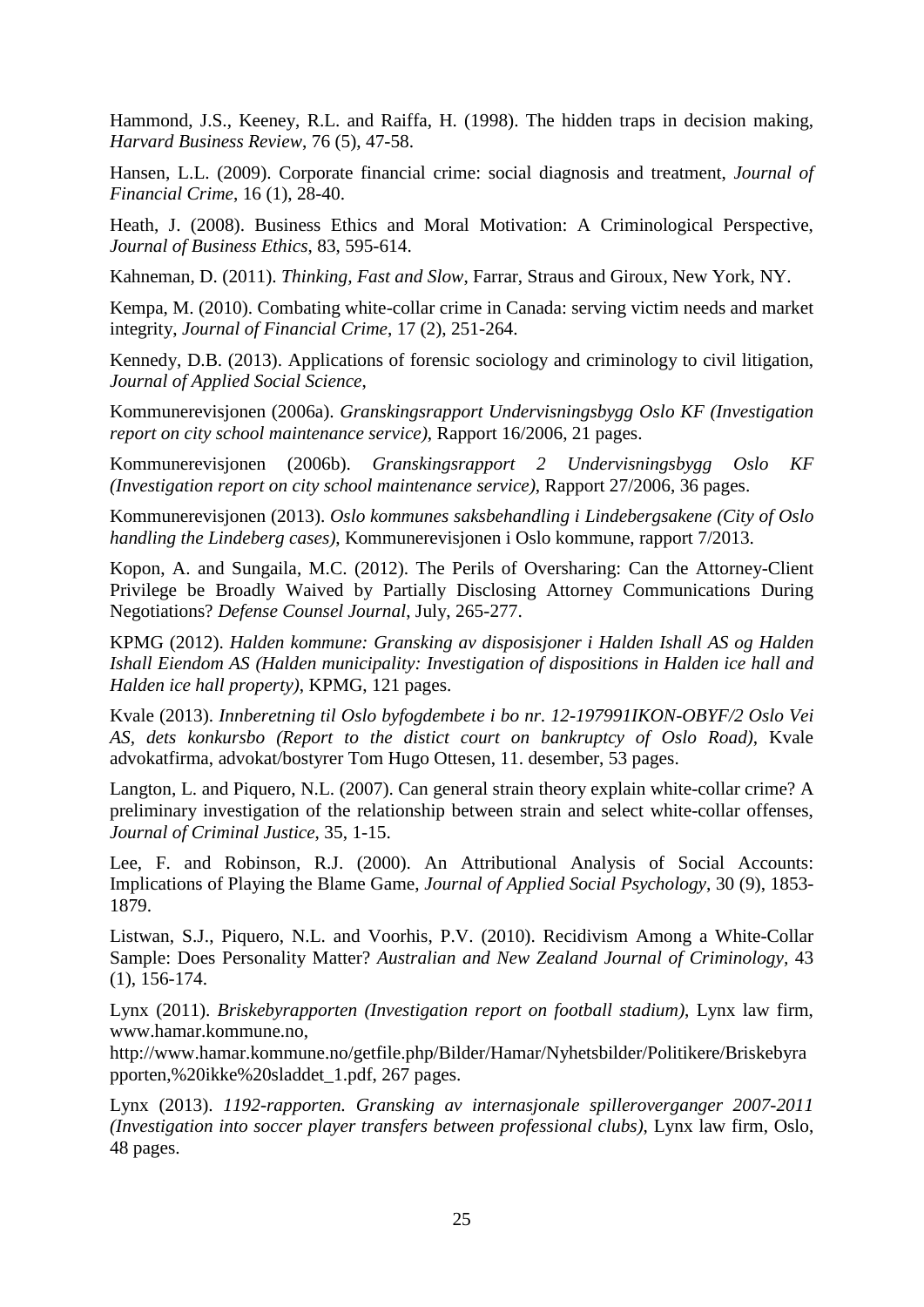Machen, M.J. and Richards, R.E. (2004). The Use of Fraud Examiners in the Battle Against Occupational Fraud and Abuse, *The Journal of Investment Compliance*, Winter, 67-71.

Maddan, S., Hartley, R.D., Walker, J.T. og Miller, J.M. (2012). Sympathy for the devil: An exploration of federal judicial discretion in the processing of white collar offenders, *American Journal of Criminal Justice*, 37, 4-18.

McKay, R., Stevens, C. and Fratzi, J. (2010). A 12-step process of white-collar crime, *International Journal of Business Governance and Ethics*, 5 (1), 14-25.

Morgan, M. and Nix, W. (2003). CPA Perceptions of the Marketability, Career Enhancements and Quality of Services of Certified Fraud Examiners, *The Southern Business and Economic Journal*, 31-50.

Nergaard, L.L. (2013). *Gransking av Troms Kraft AS (Investigation report about Troms Kraft power company)*, Norscan Partners and law firm Grette, 9 September, 663 pages.

Ouimet, G. (2009). Psychology of white-collar criminal: In search of personality, *Psychologie Du Travail Et Des Organisations*, 15 (3), 297-320.

Ouimet, G. (2010). Dynamics of narcissistic leadership in organizations, *Journal of Managerial Psychology*, 25 (7), 713-726.

Pickett, K.H.S. and Pickett, J.M. (2002). *Financial Crime Investigation and Control*. New York: John Wiley & Sons.

Piquero, N.L., Schoepfer, A. and Langton, L. (2010). Completely out of control or the desire to be in complete control? How low self-control and the desire for control relate to corporate offending, *Crime & Delinquency*, 56 (4), 627-647.

Podgor, E.S. (2007). The challenge of white collar sentencing, *Journal of Criminal Law and Criminology*, Spring, 1-10.

Price, M. and Norris, D.M. (2009). White-Collar Crime: Corporate and Securities and Commodities Fraud, *Journal of the American Academy of Psychiatry and the Law*, 37 (4), 538-544.

Pwc (2007). *Granskingsrapport Samferdselsetaten. Undersøkelser foretatt på oppdrag fra Oslo kommune – Byrådslederens avdeling v/Seksjon for internrevisjon (Internal investigation into transportation department in the city),* December 19, 88 pages.

PwC (2008a*). Granskingsrapport: Undersøkelser foretatt på oppdrag fra Oslo kommune, Byrådslederens avdeling v/Seksjon for internrevisjon (Investigation report: Examination undertaken on behalf of the City of Oslo, Department of the Mayor)*, Oslo, 21. Mai 2008, 27 pages.

PwC (2008b). *Granskingsrapport – «Terra-saken» i Rana kommune (Investigation report – «Terra case» in Rana municipality)* , PricewaterhouseCoopers, Oslo 10. juni.

PwC (2009). *Gransking av «Spania-prosjektet» Oslo kommune (Investigation of the Spain project in the City of Oslo)*, PricewaterhouseCoopers, Oslo, 92 sider, http://www.oslo.kommune.no/getfile.php/Byr%C3%A5det%20(BYR)/Internett%20(BYR)/D okumenter/Rapport%20pwc.pdf

PwC (2013a). *Utvidet revisjon av Akershus universitetssykehus HF (Investigation report about Ahus public hospital)*, http://www.ahus.no/SiteCollectionDocuments/Endelig%20offentlig%20rapport%20- %20Utvidet%20revisjon%20Ahus\_Rev%20OV%2022052013.pdf, PricewaterhouseCoopers, Oslo.